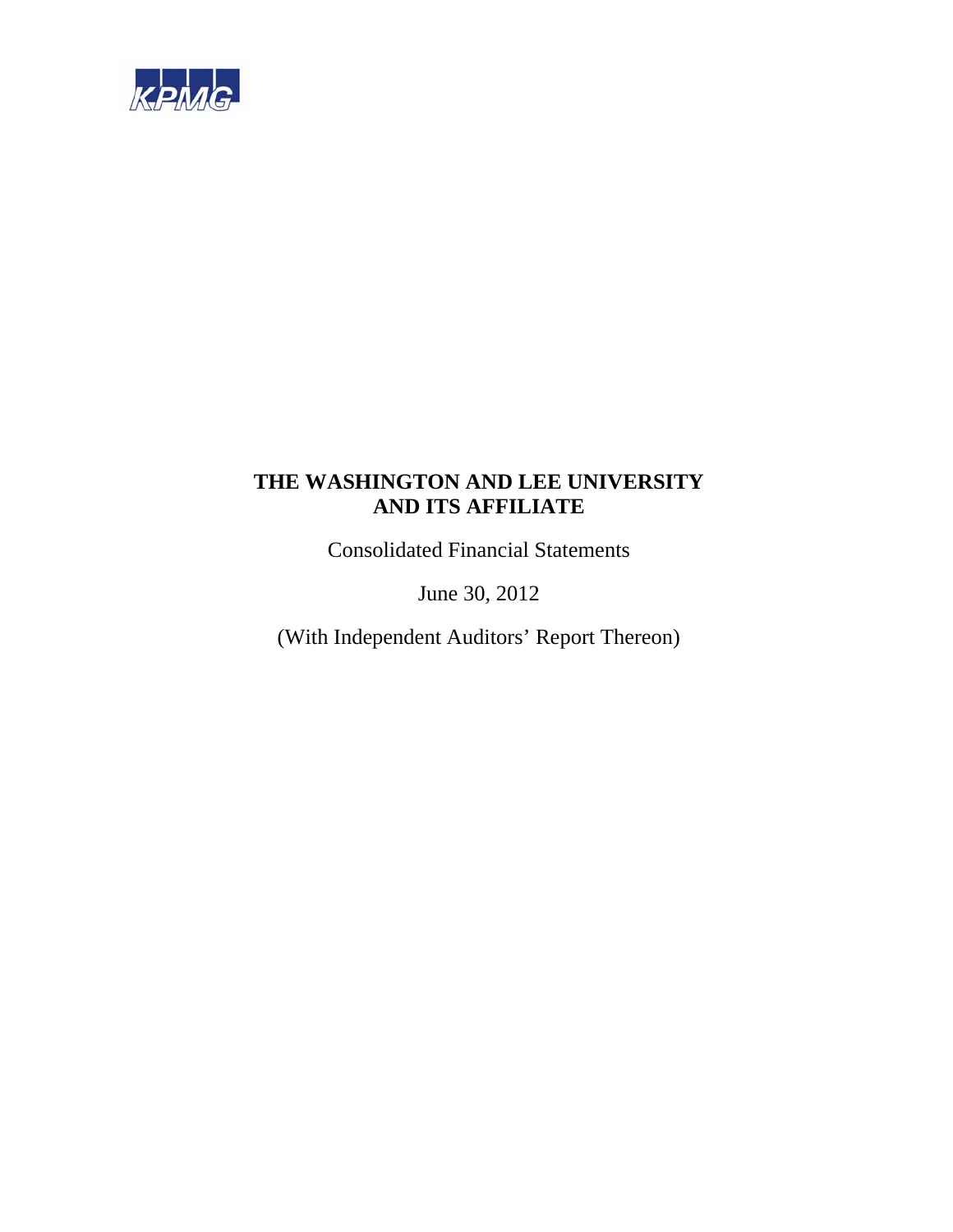# **BOARD OF TRUSTEES**

June 30, 2012

# J. Donald Childress, Rector

| Robert M. Balentine, Jr.  | Peter C. Keefe           |
|---------------------------|--------------------------|
| Mary C. Choksi            | Sally P. Lawrence        |
| Frederick E. Cooper       | Marshall B. Miller, Jr.  |
| Rogers L. Crain           | Michael J. Missal        |
| Edwin M. Crawford         | Jessine A. Monaghan      |
| Blair H. Davis            | Harry J. Phillips, Jr.   |
| James E. Dunn, Jr.        | William E. Pritchard III |
| Dwight H. Emanuelson, Jr. | Bennett L. Ross          |
| J. Scott Fechnay          | Robert E. Sadler, Jr.    |
| C. Douglas Fuge           | Warren A. Stephens       |
| Benjamin S. Gambill, Jr.  | Sarah Nash Sylvester     |
| J. Baker Gentry, Jr.      | John W. Vardaman, Jr.    |
| Robert J. Grey, Jr.       | Thomas R. Wall IV        |
| Bernard C. Grigsby II     | William M. Webster IV    |
| R. Allen Haight           | Dallas Hagewood Wilt     |
| Clay T. Jackson           |                          |

# PRESIDENT OF THE UNIVERSITY

# Kenneth P. Ruscio

#### SECRETARY TREASURER

James D. Farrar, Jr. Steven G. McAllister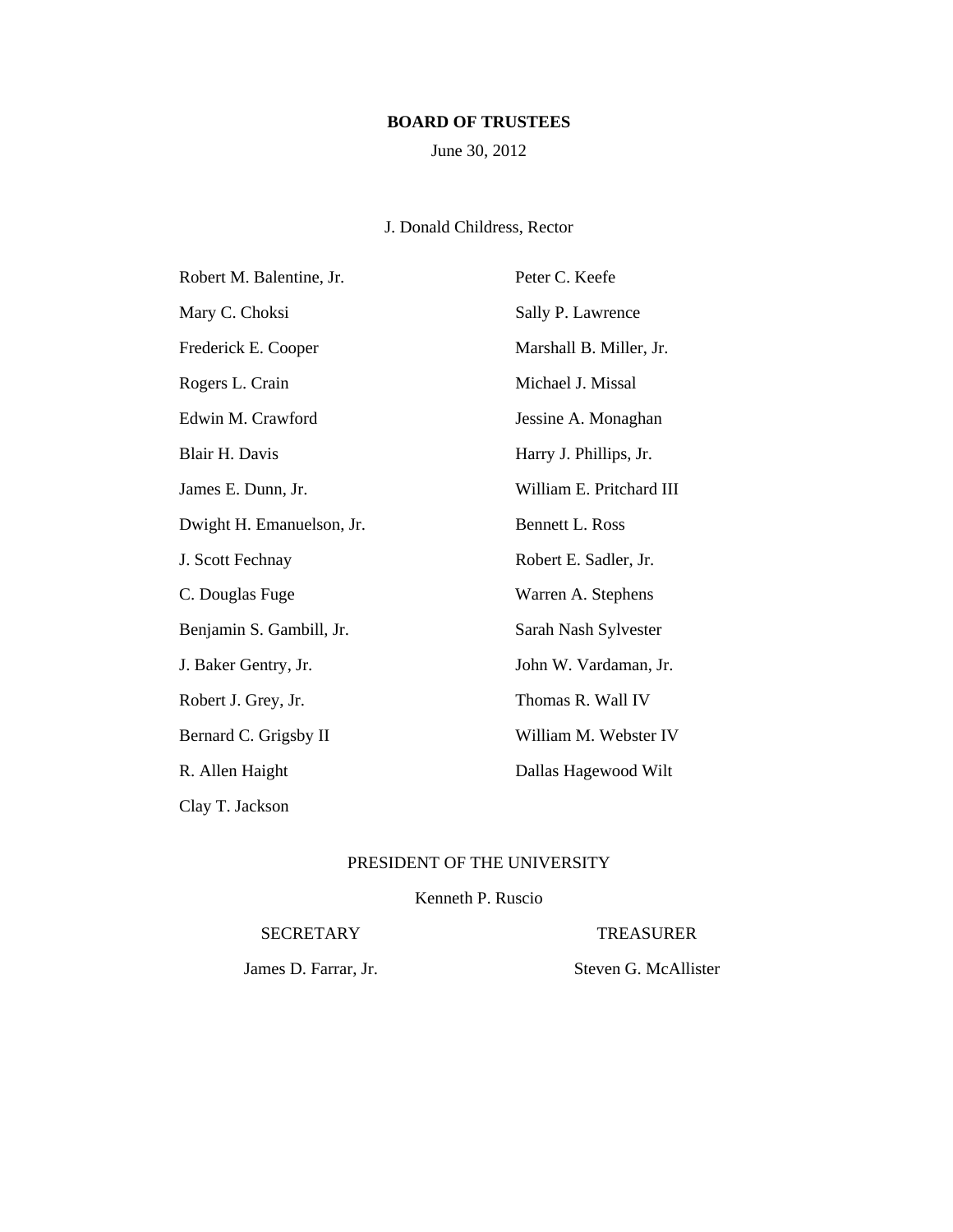

**KPMG LLP** Suite 1010 10 S. Jefferson Street Roanoke, VA 24011-1331

# **Independent Auditors' Report**

The Board of Trustees The Washington and Lee University:

We have audited the accompanying consolidated statement of financial position of The Washington and Lee University and its affiliate (the University) as of June 30, 2012, and the related consolidated statements of activities and cash flows for the year then ended. These consolidated financial statements are the responsibility of the University's management. Our responsibility is to express an opinion on these consolidated financial statements based on our audit. The prior year summarized comparative information has been derived from the University's 2011 consolidated financial statements and, in our report dated October 27, 2011, we expressed an unqualified opinion on those consolidated financial statements.

We conducted our audit in accordance with auditing standards generally accepted in the United States of America. Those standards require that we plan and perform the audit to obtain reasonable assurance about whether the financial statements are free of material misstatement. An audit includes consideration of internal control over financial reporting as a basis for designing audit procedures that are appropriate in the circumstances, but not for the purpose of expressing an opinion on the effectiveness of the University's internal control over financial reporting. Accordingly, we express no such opinion. An audit also includes examining, on a test basis, evidence supporting the amounts and disclosures in the financial statements, assessing the accounting principles used and significant estimates made by management, as well as evaluating the overall financial statement presentation. We believe that our audit provides a reasonable basis for our opinion.

In our opinion, the consolidated financial statements referred to above present fairly, in all material respects, the financial position of The Washington and Lee University and its affiliate as of June 30, 2012, and the changes in their net assets and their cash flows for the year then ended in conformity with U.S. generally accepted accounting principles.



October 30, 2012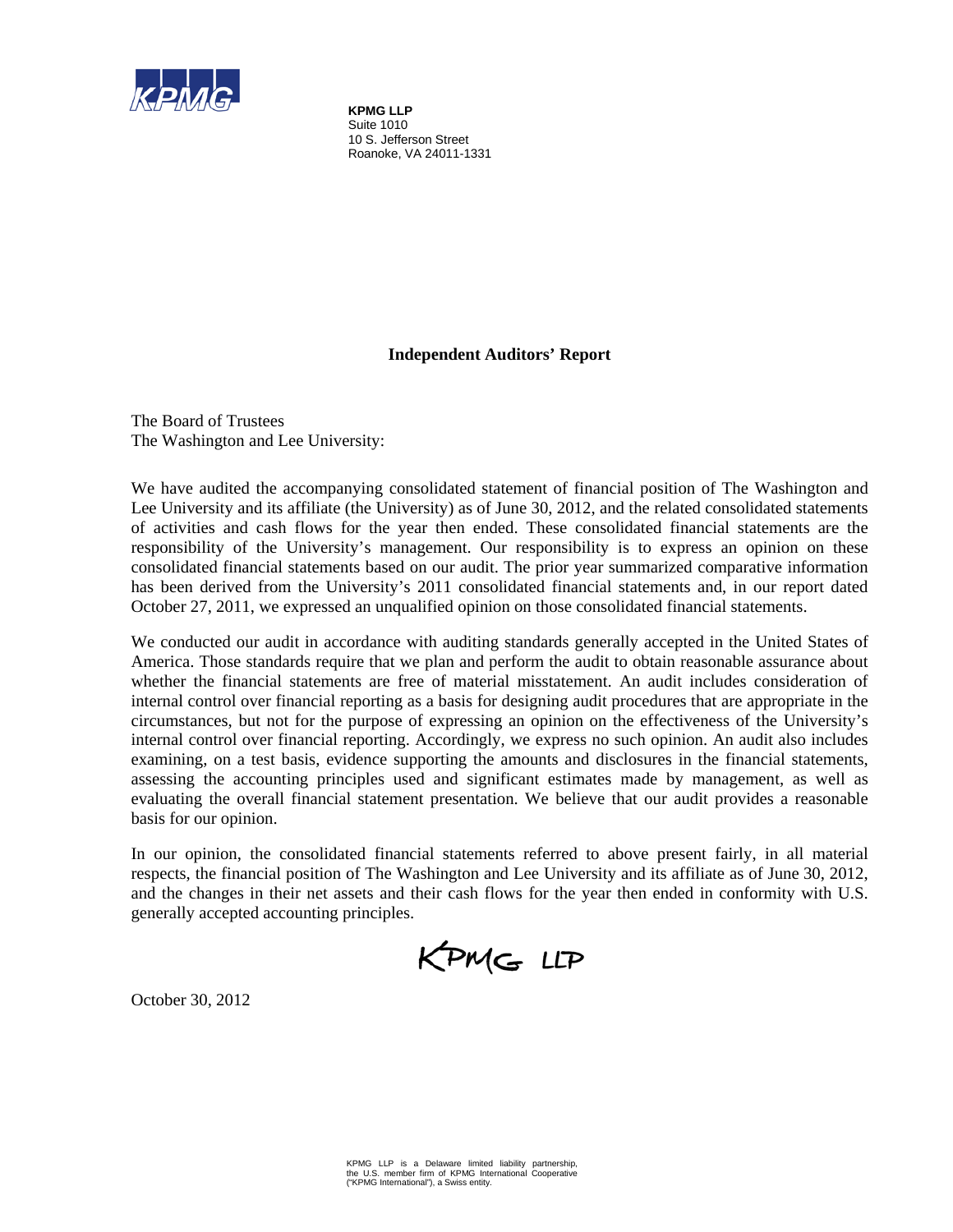#### Consolidated Statement of Financial Position

#### June 30, 2012 (with comparative information as of June 30, 2011) (In thousands)

| <b>Assets</b>                                       | 2012            | 2011      |
|-----------------------------------------------------|-----------------|-----------|
| Cash and cash equivalents                           | \$<br>6,502     | 6,332     |
| Accounts and other receivables                      | 5,165           | 3,882     |
| Notes receivable, net (note 3)                      | 7,134           | 7,410     |
| Contributions receivable, net (note 4)              | 53,923          | 58,355    |
| Inventories                                         | 1,186           | 1,135     |
| Investments (notes 7, 13 and 19)                    | 911,822         | 924,926   |
| Funds held in trust by others (notes 9, 17 and 19)  | 424,177         | 374,637   |
| Assets restricted to investment in land, buildings, |                 |           |
| and equipment                                       | 2,572           | 724       |
| Land, buildings, and equipment, net (note 5)        | 222,187         | 220,015   |
| Debt issuance costs, net                            | 929             | 982       |
| Total assets                                        | \$<br>1,635,597 | 1,598,398 |
| <b>Liabilities and Net Assets</b>                   |                 |           |
| Liabilities:                                        |                 |           |
| Accounts and other payables (notes 10 and 19)       | \$<br>8,631     | 8,898     |
| Accrued compensation                                | 3,185           | 3,384     |
| Student and other deposits                          | 709             | 951       |
| Deferred revenue                                    | 2,767           | 2,145     |
| U.S. Government grants refundable                   | 2,009           | 2,050     |
| Split interest agreement obligations (note 13)      | 42,528          | 43,544    |
| Asset retirement obligations                        | 1,116           | 1,327     |
| Postretirement benefit obligation (note 15)         | 15,054          | 14,742    |
| Long-term debt (note 10)                            | 127,589         | 130,945   |
| <b>Total liabilities</b>                            | 203,588         | 207,986   |
| Commitments and contingencies (notes 7, 16 and 18)  |                 |           |
| Net assets (note 8):                                |                 |           |
| Unrestricted                                        | 273,372         | 279,145   |
| Temporarily restricted (note 6)                     | 333,210         | 345,388   |
| Permanently restricted (note 6)                     | 825,427         | 765,879   |
| Total net assets                                    | 1,432,009       | 1,390,412 |
| Total liabilities and net assets                    | \$<br>1,635,597 | 1,598,398 |

See accompanying notes to consolidated financial statements.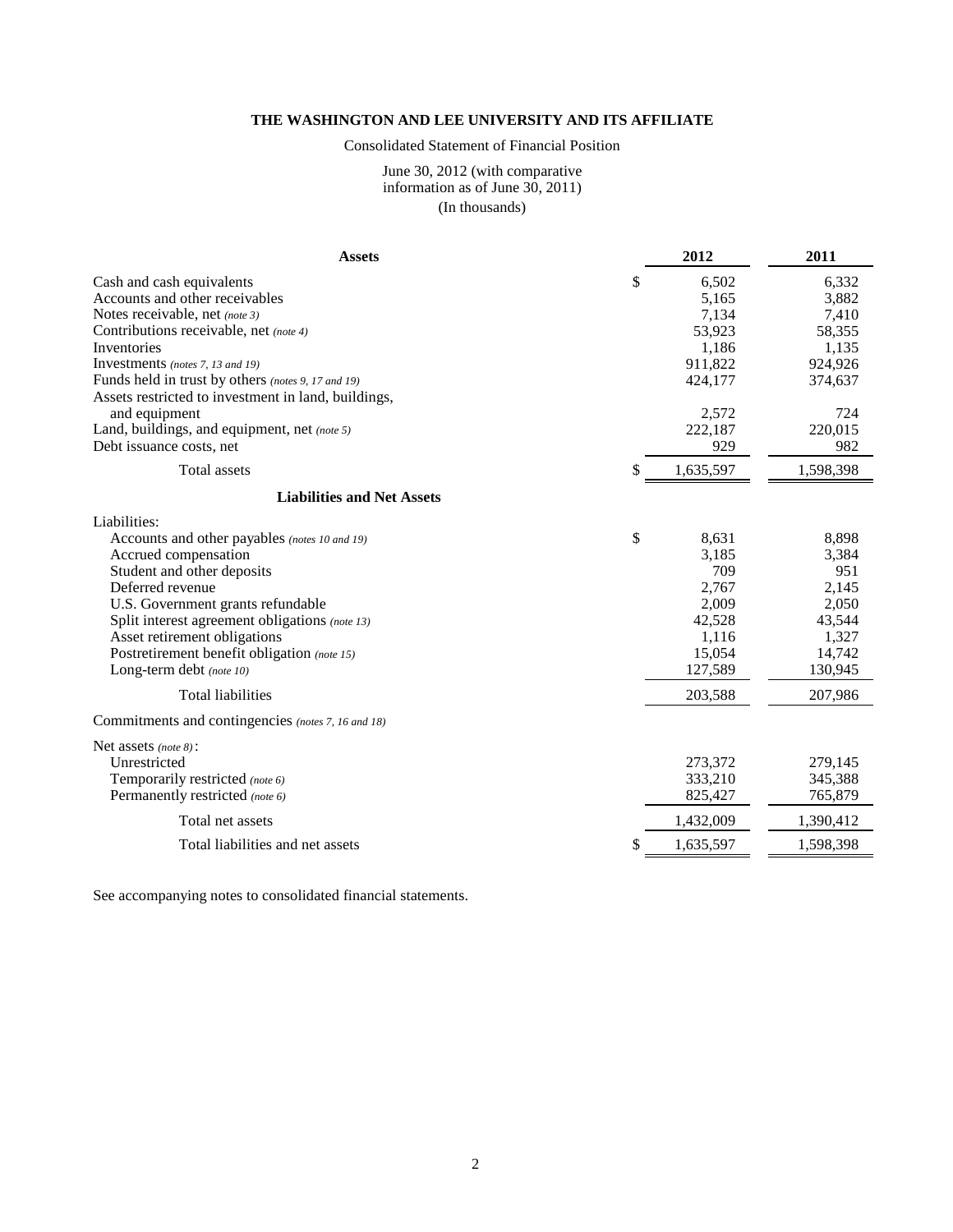Consolidated Statement of Activities

#### Year ended June 30, 2012 (with summarized comparative information for the year ended June 30, 2011) (In thousands)

|                                                                                                                                                  |                                       |                          | 2012                                         |                                 |                                 |
|--------------------------------------------------------------------------------------------------------------------------------------------------|---------------------------------------|--------------------------|----------------------------------------------|---------------------------------|---------------------------------|
|                                                                                                                                                  | <b>Unrestricted</b>                   | restricted               | <b>Temporarily Permanently</b><br>restricted | <b>Total</b>                    | 2011<br><b>Total</b>            |
| Operating revenue and gains:<br>Tuition and fees<br>Less donor funded student financial aid<br>Less institutionally funded student financial aid | \$<br>89,996<br>(19, 867)<br>(14,223) |                          |                                              | 89,996<br>(19, 867)<br>(14,223) | 85,369<br>(18, 188)<br>(12,979) |
| Net tuition and fees                                                                                                                             | 55,906                                |                          |                                              | 55,906                          | 54,202                          |
| Endowment return allocated to operations (note 7)<br>Other investment income (note 7)<br>Distributions from funds held in trust by others        | 31,325<br>598                         | 5,097<br>116             |                                              | 36,422<br>714                   | 33,267<br>840                   |
| (note 9)<br>Contributions<br>Auxiliary enterprises (net of \$1,889 and \$1,396                                                                   | 10,179<br>8,012                       | 78                       |                                              | 10,257<br>8,012                 | 9,809<br>9,625                  |
| of institutionally funded student financial aid)<br>Governmental and other grants<br>Other<br>Net assets released from restrictions (note 11)    | 16,601<br>399<br>8,085                | 2,353<br>255<br>(8,085)  |                                              | 16,601<br>2,353<br>654          | 15,896<br>2,134<br>639          |
| Total operating revenue and gains                                                                                                                | 131,105                               | (186)                    |                                              | 130,919                         | 126,412                         |
| Operating expenses (note 12):<br>Instruction                                                                                                     | 62,572                                |                          |                                              | 62,572                          | 59,240                          |
| Research<br>Public service<br>Academic support                                                                                                   | 2,725<br>884<br>16,056                |                          |                                              | 2,725<br>884<br>16,056          | 2,536<br>659<br>14,967          |
| Financial aid<br>Student services<br>Institutional support                                                                                       | 2,598<br>12,477<br>19,001             |                          |                                              | 2,598<br>12,477<br>19,001       | 1,996<br>11,764<br>17,740       |
| Auxiliary enterprises                                                                                                                            | 18,316                                |                          |                                              | 18,316                          | 16,803                          |
| Total operating expenses                                                                                                                         | 134,629                               |                          |                                              | 134,629                         | 125,705                         |
| Change in net assets from operating<br>activities                                                                                                | (3,524)                               | (186)                    |                                              | (3,710)                         | 707                             |
| Nonoperating activities:<br>Investment returns, net of amount allocated to<br>operations (note 7)                                                | (8,775)                               | (20, 347)                | 1,261                                        | (27, 861)                       | 87,118                          |
| Change in value of funds held in trust by others<br>Split interest agreements, net<br>Contributions                                              | 19                                    | 2,566<br>(769)<br>14,252 | 46,580<br>(386)<br>11,747                    | 49,146<br>(1,136)<br>25,999     | 86,283<br>(4, 917)<br>25,672    |
| Other, net<br>Net assets released for fixed asset acquisitions                                                                                   | (1,348)                               |                          | 1                                            | (1, 347)                        | 3,847                           |
| (note 11)<br>Postretirement charge other than benefit cost<br>(note 15)                                                                          | 6,725<br>506                          | (6,725)                  |                                              | 506                             | (35)                            |
| Redesignated funds                                                                                                                               | 624                                   | (969)                    | 345                                          |                                 |                                 |
| Total nonoperating activities                                                                                                                    | (2,249)                               | (11,992)                 | 59,548                                       | 45,307                          | 197,968                         |
| Change in net assets                                                                                                                             | (5,773)                               | (12, 178)                | 59,548                                       | 41,597                          | 198,675                         |
| Net assets:<br>Beginning of year                                                                                                                 | 279,145                               | 345,388                  | 765,879                                      | 1,390,412                       | 1,191,737                       |
| End of year                                                                                                                                      | 273,372<br>\$                         | 333,210                  | 825,427                                      | 1,432,009                       | 1,390,412                       |

See accompanying notes to consolidated financial statements.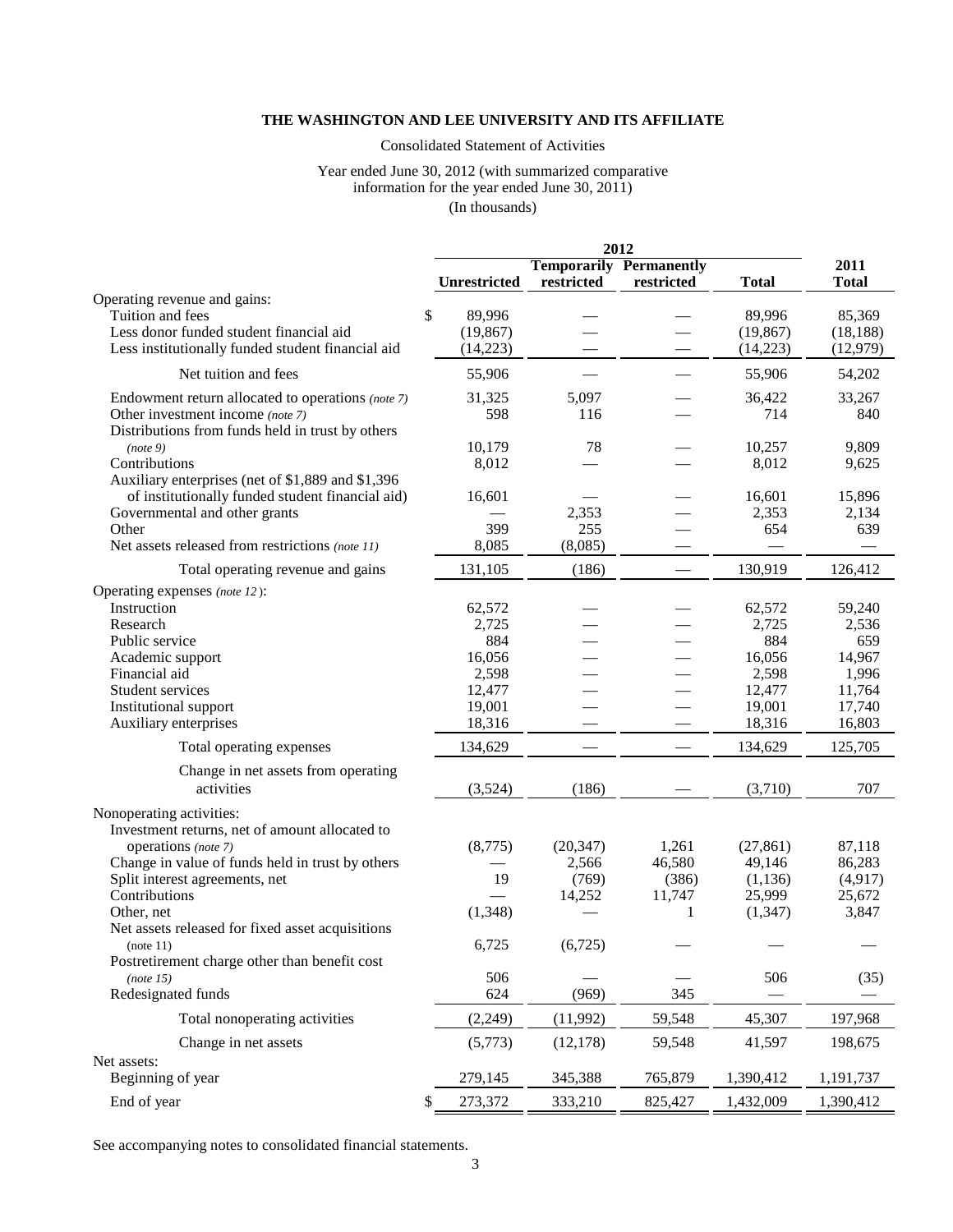Consolidated Statement of Cash Flows

#### Year ended June 30, 2012 (with comparative information for the year ended June 30, 2011) (In thousands)

|                                                                                                                                            | 2012                | 2011               |
|--------------------------------------------------------------------------------------------------------------------------------------------|---------------------|--------------------|
| Cash flows from operating activities:                                                                                                      |                     |                    |
| Change in net assets                                                                                                                       | \$<br>41,597        | 198,675            |
| Adjustments to reconcile change in net assets to net cash and cash equivalents                                                             |                     |                    |
| used in operating activities:                                                                                                              |                     |                    |
| Realized and unrealized gains on investments<br>Change in value of funds held in trust by others                                           | (2,675)             | (116,307)          |
| Depreciation and amortization                                                                                                              | (49, 146)<br>10,570 | (86, 283)<br>9,033 |
| Actuarial losses on annuity obligations, net                                                                                               | (1, 125)            | (4,795)            |
| Gain on sale of land, buildings and equipment                                                                                              |                     | (2, 496)           |
| Contributions of investments                                                                                                               | (13,271)            | (34,231)           |
| Contributions restricted for long-term investment                                                                                          | (14, 836)           | (11,032)           |
| Interest and dividends restricted for long-term investment                                                                                 | (1,110)             | (1,262)            |
| Changes in operating assets and liabilities:                                                                                               |                     |                    |
| Accounts and other receivables, net                                                                                                        | (1,007)             | (1,780)            |
| Contributions receivable, net                                                                                                              | 4,432               | 21,900             |
| Inventories                                                                                                                                | (51)                | (32)               |
| Accounts payable and other accrued liabilities                                                                                             | (148)               | 5,016              |
| Student and other deposits                                                                                                                 | (242)               | (94)               |
| Deferred revenue                                                                                                                           | 622                 | (180)              |
| U.S. Government grants refundable                                                                                                          | (41)                | (31)               |
| Split interest agreement obligations                                                                                                       | 2,746               | 10,861             |
| Asset retirement obligations                                                                                                               | 312                 | (1,500)            |
| Net cash and cash equivalents used in operating activities                                                                                 | (23, 373)           | (14, 538)          |
| Cash flows from investing activities:                                                                                                      |                     |                    |
| Purchases of land, buildings, and equipment, including interest capitalized                                                                | (13,390)            | (24,763)           |
| Proceeds from sale of land, buildings, and equipment                                                                                       |                     | 1,000              |
| Purchases of investments restricted to land, buildings, and equipment                                                                      | (9,674)             | (5,981)            |
| Proceeds from sale of investments                                                                                                          | 200,549             | 277,555            |
| Purchases of investments                                                                                                                   | (163, 472)          | (248,071)          |
| Net cash and cash equivalents provided by (used in) investing activities                                                                   | 14,013              | (260)              |
| Cash flows from financing activities:                                                                                                      |                     |                    |
| Interest and dividends restricted for long-term investment<br>Proceeds from contributions restricted for long-term investment in endowment | 1,110               | 1,262              |
| and plant                                                                                                                                  | 14,836              | 11,032             |
| Payments for debt issuance costs                                                                                                           |                     | (206)              |
| Payments on split interest agreements                                                                                                      | (3,234)             | (6,973)            |
| Proceeds from issuance of long-term debt                                                                                                   |                     | 15,000             |
| Principal payments on long-term debt                                                                                                       | (3,182)             | (3,314)            |
| Net cash and cash equivalents provided by financing activities                                                                             | 9,530               | 16,801             |
| Net increase in cash and cash equivalents                                                                                                  | 170                 | 2,003              |
| Cash and cash equivalents:                                                                                                                 |                     |                    |
| Beginning of year                                                                                                                          | 6,332               | 4,329              |
| End of year                                                                                                                                | \$<br>6,502         | 6,332              |
| Supplemental disclosure of cash flow information:                                                                                          |                     |                    |
| Cash paid during the year for interest, net of amounts capitalized                                                                         | \$<br>5,924         | 5,966              |
| $\sim$ $\sim$ $\sim$                                                                                                                       |                     |                    |

Noncash investing and financing activities:

At June 30, 2012 and 2011, \$432,000 and \$749,000, respectively, of fixed asset purchases were included in accounts payable and other accrued liabilities.

During the year ended June 30, 2011, a portion of the sale of land, buildings, and equipment was financed through notes receivable from the buyers totaling \$2,665,000.

4 See accompanying notes to consolidated financial statements.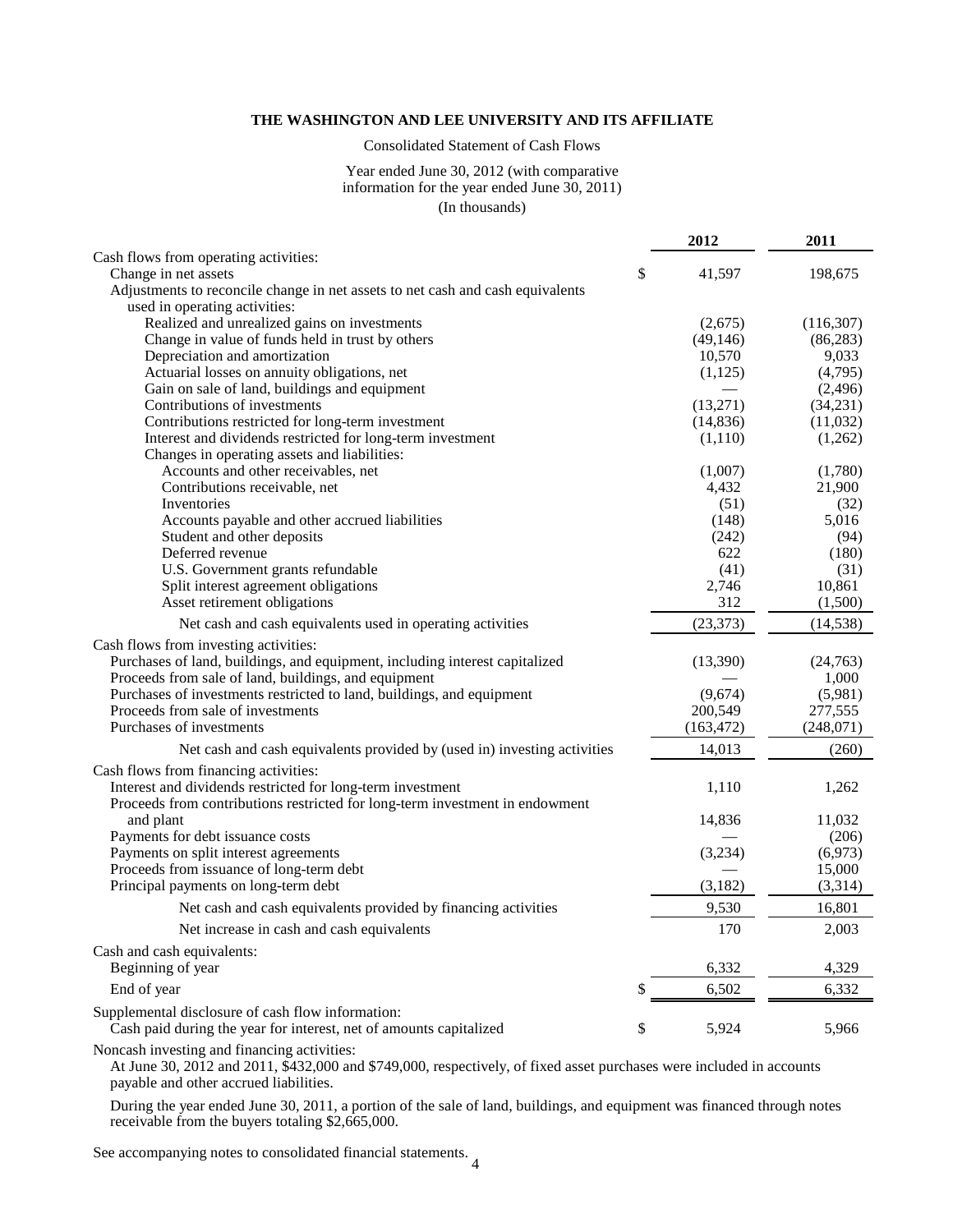Notes to Consolidated Financial Statements

June 30, 2012 (with comparative information for the year ended June 30, 2011)

### **(1) Description of Organization**

The Washington and Lee University (W&L) is a private, liberal arts university in Lexington, Virginia. Founded in 1749, it is the ninth oldest institution of higher learning in the nation. W&L is named after George Washington, as he gave the school its first major endowment, and after General Robert E. Lee, as a result of his strong leadership as president of W&L. W&L is comprised of the College, the Ernest Williams II School of Commerce, Economics and Politics, and the School of Law. There are approximately 1,700 undergraduate students and approximately 400 law students.

On November 15, 2010, Colonnade Restoration, LLC, a Virginia limited liability company and controlled affiliate of W&L, was formed for the purpose of restoring, rehabilitating, constructing and developing the historic buildings on W&L grounds known collectively as The Colonnade. Colonnade Restoration, LLC was formed so that the renovation expenditures incurred on the rehabilitation projects designated by the Virginia Department of Historic Resources will support Virginia Historic Tax Credits certified to Colonnade Restoration, LLC for allocation to its members. W&L has no membership interest in Colonnade Restoration, LLC but rather controls the affiliate through various leasing arrangements.

#### **(2) Summary of Significant Accounting Policies**

#### *(a) Basis of Financial Statement Presentation and Consolidation*

The consolidated financial statements include the financial statements of W&L and its affiliate (collectively, the University). The consolidated financial statements have been prepared on the accrual basis of accounting and all significant intercompany balances and transactions have been eliminated in consolidation.

### *(b) Classification of Net Assets*

Based on the existence or absence of donor-imposed restrictions, the University's net assets have been grouped into the following three classes:

*Unrestricted* – Net assets that are not subject to donor-imposed stipulations.

*Temporarily Restricted* – Net assets whose use is limited by donor-imposed stipulations that either expire by passage of time or can be fulfilled and removed by actions of the University pursuant to those stipulations.

*Permanently Restricted* – Net assets whose use is limited by donor-imposed stipulations that neither expire by passage of time nor can be fulfilled or otherwise removed by the University.

The University classifies the portion of donor-restricted endowment funds that is not classified as permanently restricted net assets as temporarily restricted net assets until appropriated for expenditure.

The University retains an interest in several funds held in trust by others (see note 9) which are classified as permanently restricted net assets. Annual adjustments to record the University's interest in such trusts at the current market value are also recorded as permanently restricted in the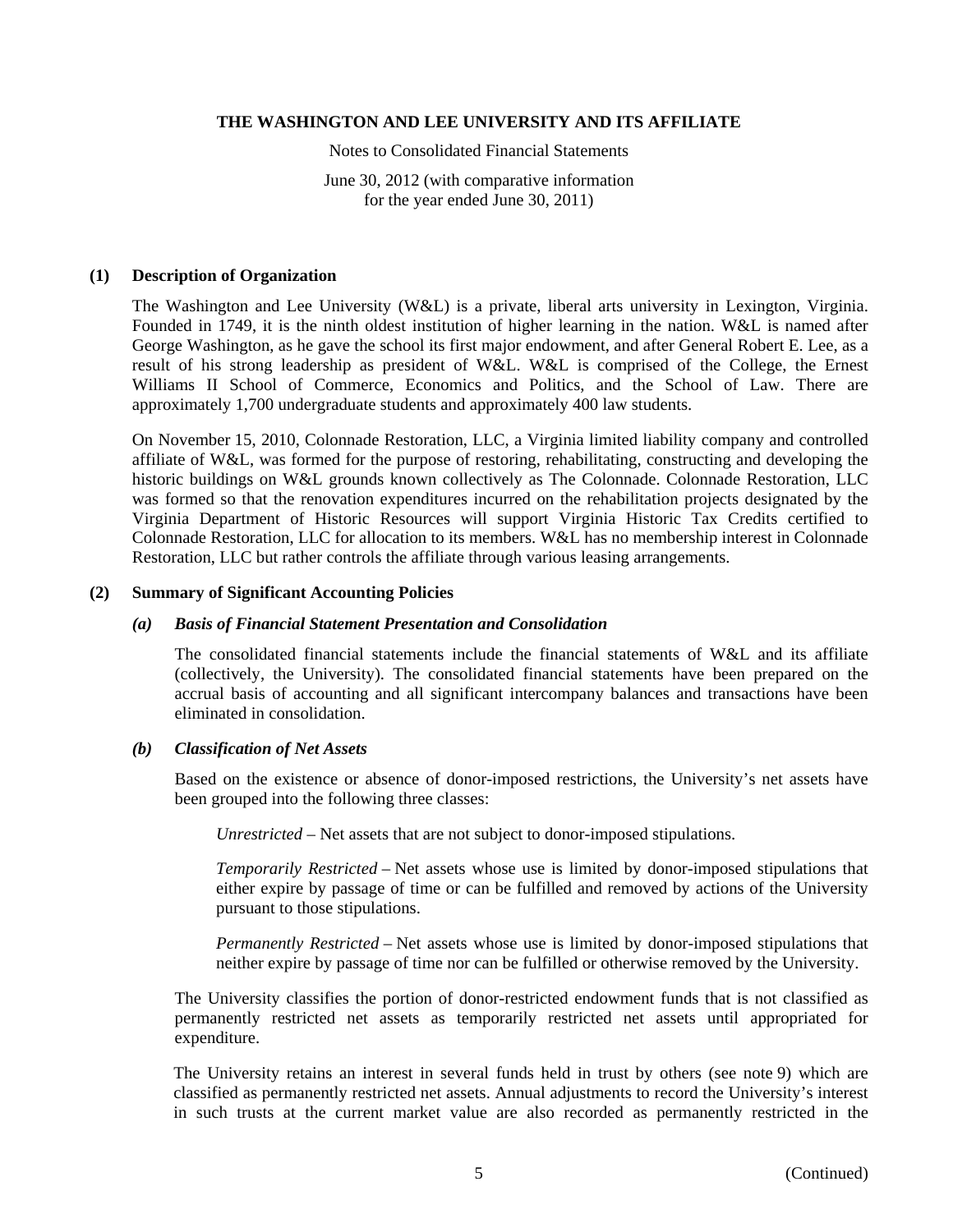Notes to Consolidated Financial Statements

June 30, 2012 (with comparative information for the year ended June 30, 2011)

consolidated statement of activities and are, therefore, reflected as permanently restricted net assets in the consolidated statement of financial position.

#### *(c) Summarized Comparative Information*

The consolidated statement of activities for the year ended June 30, 2012 is presented with certain summarized comparative information for the year ended June 30, 2011 in total but not by net asset class. Such information does not include sufficient detail to constitute a presentation in conformity with U.S. generally accepted accounting principles. Accordingly, such information should be read in conjunction with the University's financial statements for the year ended June 30, 2011 from which the summarized information was derived.

#### *(d) Cash and Cash Equivalents*

The University considers all highly liquid investments with a maturity of three months or less when purchased to be cash equivalents, except those cash equivalents held by investment managers as part of their long-term investment strategy.

#### *(e) Inventories*

Inventories are stated at the lower of cost or market with cost determined on the first-in, first-out (FIFO) basis.

#### *(f) Investments*

Investments in marketable equity securities and all investments in debt securities are reported at fair value based on quoted market prices at the reporting date.

Other investments, such as hedge fund investments, private equity and venture capital, natural resource and real estate investments are reported at estimated fair value, based on valuations provided by external investment managers and evaluated for reasonableness by the University. Because these alternative investments are not readily marketable, their estimated fair value is subject to additional uncertainty, and therefore values realized upon disposition may vary significantly from currently reported fair values.

Investments are exposed to several risks, such as interest rate, currency, market and credit risks. Due to the level of risk associated with certain investment securities, it is at least reasonably possible that changes in the values of investment securities will occur in the near term and that such changes could materially affect the amounts reported in the University's consolidated financial statements.

Gifts of investments are recorded at their fair value (based upon quotations or appraisals) at the date of gift. Purchases and sales of investments are recorded on the trade date. All investment income is reported in the period earned as unrestricted revenues, temporarily restricted revenues, or permanently restricted revenues depending on donor restrictions. The amount of investment income necessary to satisfy the Board of Trustees (the Board) approved spending policy for the endowment fund is included in the endowment returns allocated to operations in the consolidated statement of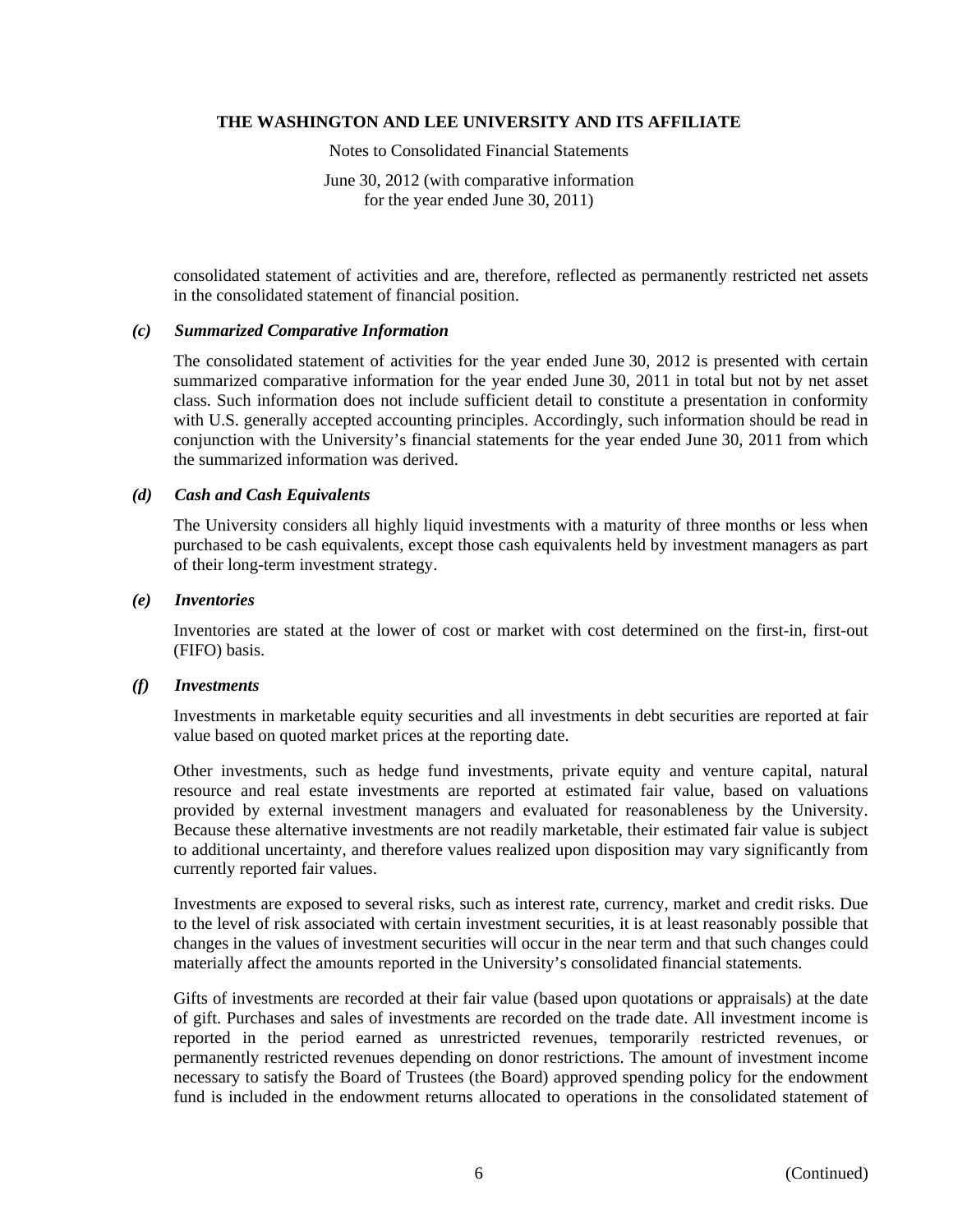Notes to Consolidated Financial Statements

June 30, 2012 (with comparative information for the year ended June 30, 2011)

activities. Any excess of income earned over the approved spending amount is retained in the endowment pool.

Except for investments where donors specifically provide otherwise, investments are maintained in a pool. Gifts that are invested in the pool are assigned units of participation in the pool based upon their fair market value on the date of gift and the most recently determined unit market value for the existing units of participation. Subsequent distributions of annual income, based on the spending formula authorized by the Board, of the investment pool are based upon the number of units of participation. Withdrawals are based upon the most recently determined market value of the respective units of participation, which includes both realized and unrealized net gains or losses. The market value of the units of participation is calculated monthly.

#### *(g) Split Interest Agreements*

The University is a participating beneficiary in a number of split interest agreements such as charitable remainder trusts and charitable lead trusts. Donors establish and fund a trust with specified distributions to be made to a designated beneficiary or beneficiaries over the trust's term. If applicable, liabilities to beneficiaries associated with these split interest agreements are calculated using the appropriate discount rate at the time they are established. If applicable under generally accepted accounting principles, liabilities for these split interest agreements are adjusted annually for changes in actuarial assumptions, amortization of the discount or to use a current discount rate. Upon termination of the trust, the University receives the portion of assets remaining in the trust as specified by the donor.

Charitable remainder trusts, for which the University is not the trustee, are recorded at the fair value of their beneficial interest. The University records revenue for charitable lead trusts, for which the University is the trustee, based on the present value of future cash flows expected to be received by the University. The fair value of the assets held in trust by the University are included in investments and the associated liability, representing the present value of the liability to the donor's estate, is included in split interest agreement obligations in the consolidated statement of financial position.

The University also manages gift annuities, which consist of nontrust assets donated to the University in exchange for a fixed payment for a specified period of time. The gift annuities are recognized at fair value when received, and included in investments in the consolidated statement of financial position. The associated liability is initially calculated at the present value of future cash flows and adjusted in subsequent periods to reflect changes in actuarial assumptions. Liabilities associated with gift annuities are included in split interest agreement obligations in the consolidated statement of financial position.

Pooled life income funds are donated funds received by the University and are assigned a specific number of units in the pool. The donor is paid the amount of income earned on the donor's assigned units. Pooled life income funds are recorded at their fair value and are included in investments in the consolidated statement of financial position. The University's interest is recognized as contribution revenue in the period in which the assets are received by the donor. The difference between the fair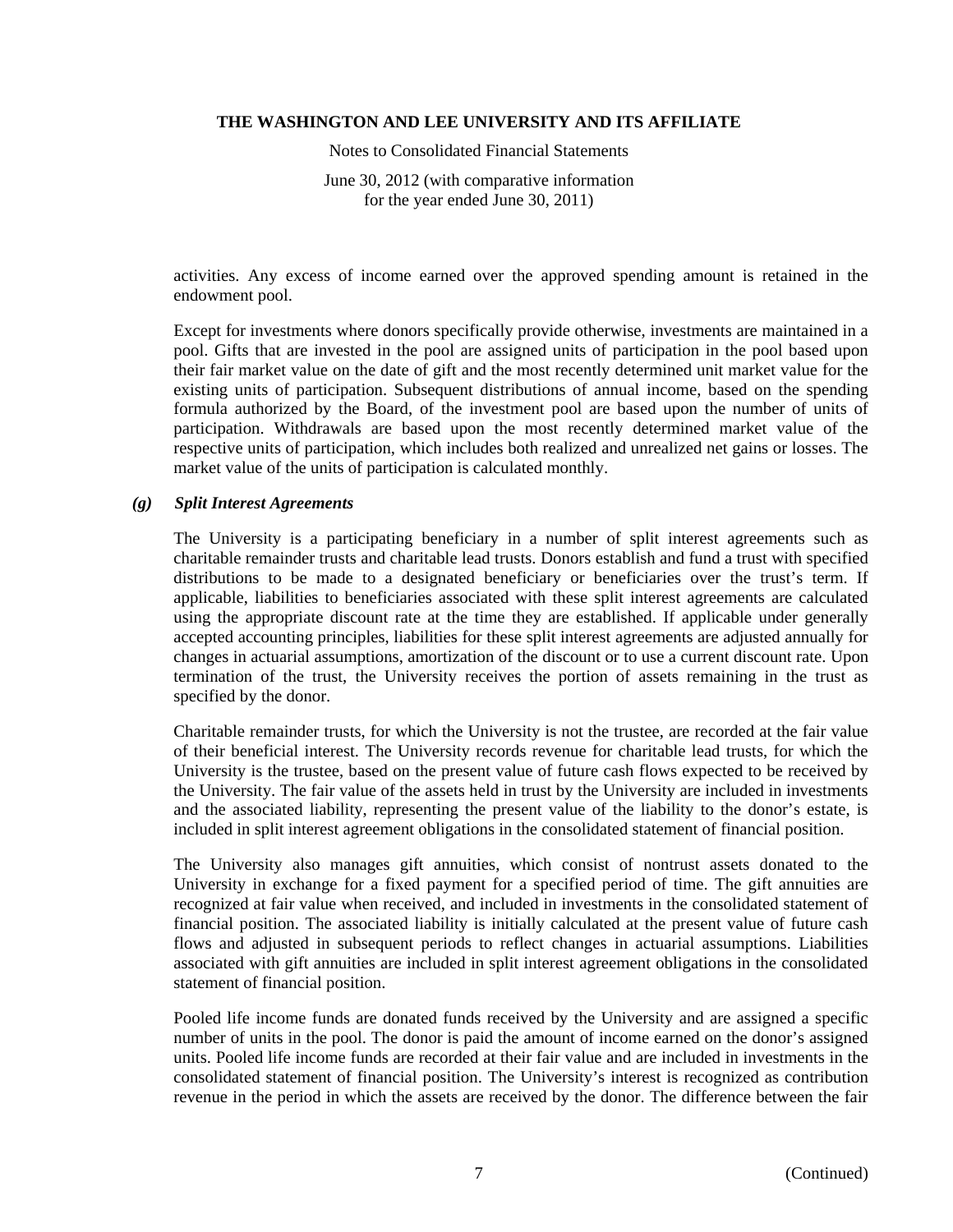Notes to Consolidated Financial Statements

June 30, 2012 (with comparative information for the year ended June 30, 2011)

value of the assets when received and the revenue recognized is recorded as a liability and included in split interest agreement obligations in the consolidated statement of financial position.

#### *(h) Funds Held in Trust by Others*

Funds held in trust by others represent resources neither in the possession nor under the control of the University, but held and administered by outside fiscal agents, with the University deriving income from such funds. The fair value of the University's share of the assets is reflected in the consolidated statement of financial position and the income (including unrealized appreciation and depreciation) is recorded in the consolidated statement of activities.

# *(i) Land, Buildings, and Equipment*

Land, buildings, and equipment, including art properties, are stated at cost at the date of acquisition or fair value at the date of gift, less accumulated depreciation, computed on a straight-line basis over the estimated useful lives of land improvements (15-30 years), buildings (30-50 years), and equipment (10 years). The University does not provide depreciation on its art properties because a decrease in economic benefit is not anticipated since the University expects to take the necessary steps to maintain their condition. Interest on borrowings is capitalized from the date of the borrowing until the specified qualifying assets acquired with those borrowings are ready for their intended use or the borrowing is retired, whichever occurs first. Capitalized interest is amortized over the useful life of the qualifying asset.

# *(j) Classification of Gifts*

Contributions, including unconditional promises to give, are reported as increases in the appropriate category of net assets, except contributions that impose restrictions that are met in the same fiscal year. These contributions are received and included in unrestricted revenues.

The University records gifts of cash and other assets at their fair value as restricted support if they are received with donor stipulations that limit their use. When a donor restriction expires, that is, when a stipulated time restriction ends or purpose restriction is accomplished, temporarily restricted net assets are reclassified to unrestricted net assets and reported in the consolidated statement of activities as net assets released from restrictions. Conditional promises to give are not recognized until the conditions on which they depend are substantially met.

The University reports gifts of land, buildings, and equipment as unrestricted support unless explicit donor stipulations specify how the donated assets must be used. Gifts of long-lived assets with explicit restrictions that specify how the assets are to be used and gifts of cash or other assets that must be used to acquire long-lived assets are reported as restricted support.

In the event a donor makes changes to the nature of a restricted gift which affects its classification among the net asset categories, such amounts are reflected as "redesignated funds" in the consolidated statement of activities.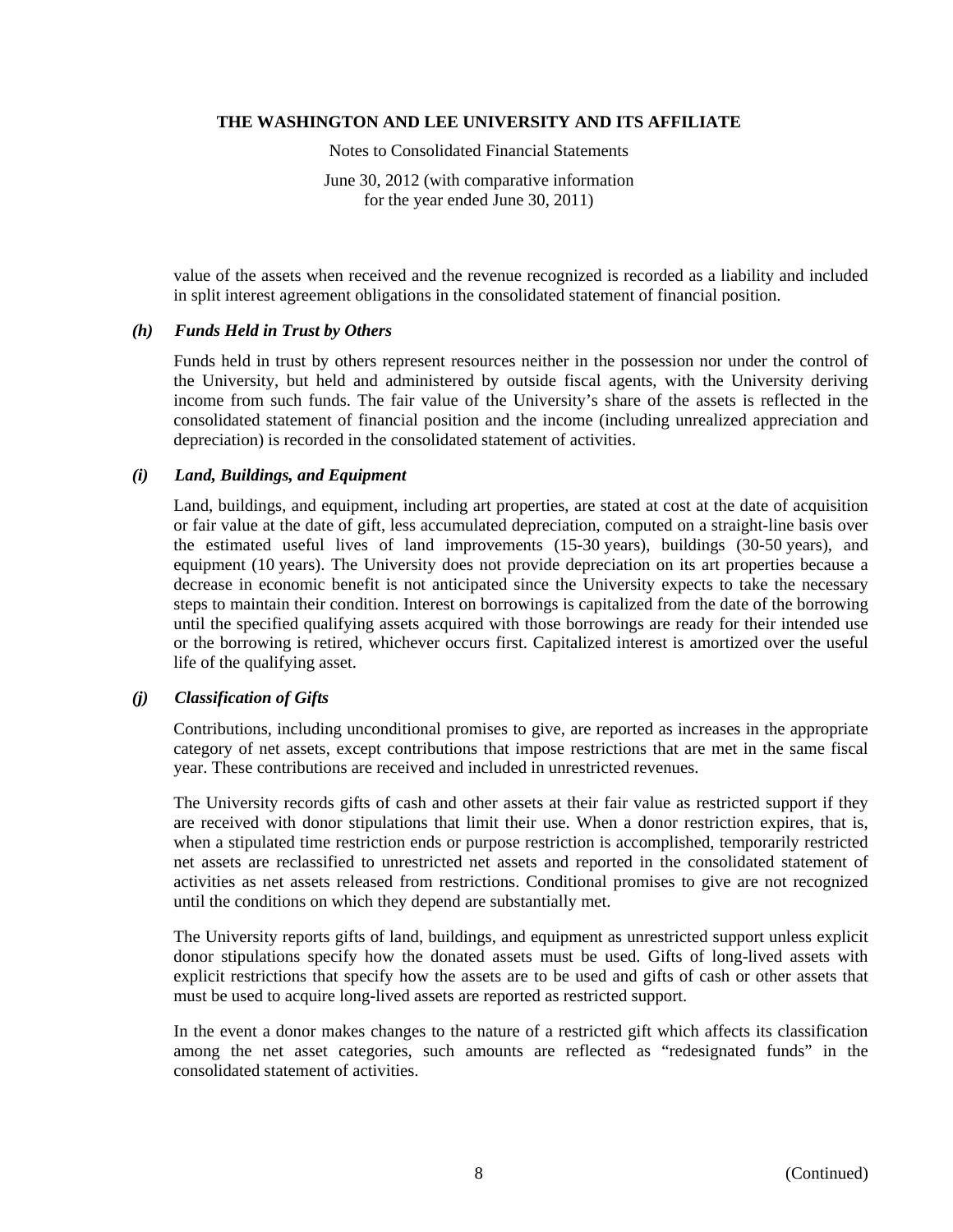Notes to Consolidated Financial Statements

June 30, 2012 (with comparative information for the year ended June 30, 2011)

#### *(k) Contributions Receivable*

The University records a receivable to reflect the unconditional promises of donors to make future contributions. Unconditional promises to give that are expected to be collected in future years are recorded at the present value of their estimated future cash flows using discount rates applicable to the years in which the promises are received. An allowance is made for uncollectible contributions based upon management's judgment after analysis of creditworthiness of the donors, past collection experience, and other relevant factors.

#### *(l) Asset Retirement Obligations*

The University has recorded a liability for its asset retirement obligations (ARO), although the exact timing and method of settlement are unknown. The ARO was capitalized as part of the carrying amount of the long-lived asset retroactively to the time at which legal or contractual regulations created the obligation. The ARO for the University is primarily associated with the cost of removal and disposal of asbestos and fuel tanks.

#### *(m) Tuition and Fees*

Tuition and fee revenues are recorded on the consolidated statement of activities net of student financial aid as unrestricted revenue. Student financial aid is provided from earnings on restricted funds and certain board-designated endowments, along with gifts and grants dedicated to providing student financial aid.

#### *(n) Functional Expenses*

The University has developed and implemented a system of allocating expenses related to more than one function. These expenses are depreciation, interest and operations and maintenance of plant. Depreciation is allocated by individual fixed assets to the function utilizing that asset. Interest is allocated based on the use of borrowed money in the individual functional category.

Operations and maintenance of plant expenses are divided into those used for the total institution not charged back to the operating units, and those that are charged to some units but not all units. Allocation was determined though a study of departmental uses of the operations and maintenance budget within each functional category.

#### *(o) Operations*

Operating revenues and expenses include all transactions that increase or decrease net assets, except those associated with long-term gifts for endowment and plant. Operating revenues include investment return appropriated in accordance with the University's endowment spending policy, as reflected in the consolidated statement of activities as endowment return allocated to operations.

#### *(p) Derivative Instruments*

All derivative instruments are recognized as either assets, included in accounts and other receivables, or liabilities, included in accounts and other payables, in the consolidated statement of financial position at their respective fair values. Changes in the fair value of derivative instruments are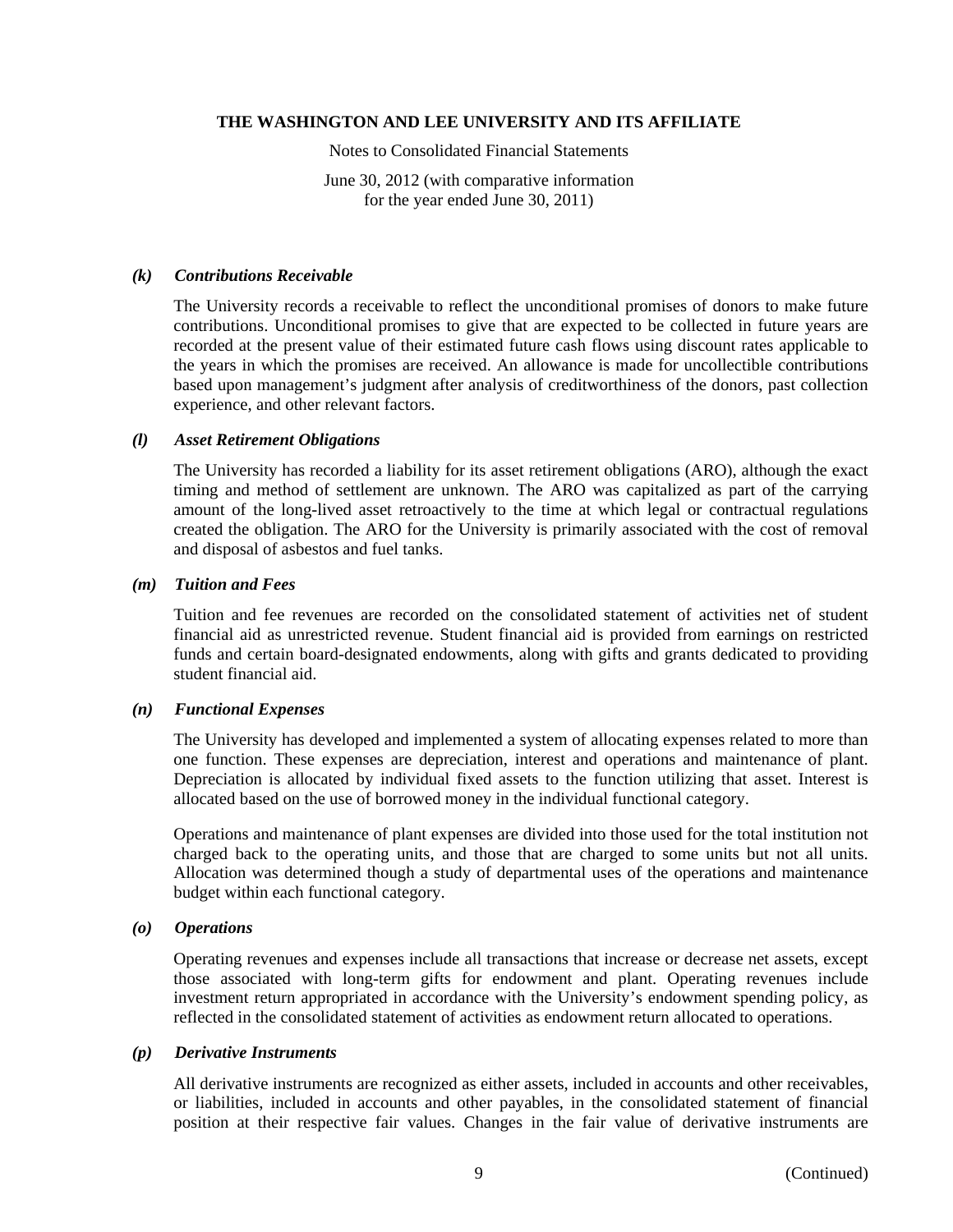Notes to Consolidated Financial Statements

June 30, 2012 (with comparative information for the year ended June 30, 2011)

recorded as other nonoperating activities on the consolidated statement of activities. Using derivative financial instruments may increase the University's exposure to credit risk and market risk. The University minimizes the credit (or repayment) risk in derivative instruments by (1) entering into transactions with high-quality counterparties, (2) limiting the amount of exposure to each counterparty, and (3) monitoring the financial condition of its counterparties. Market risk is the adverse effect on the value of a derivative financial instrument that results from a change in interest rates.

#### *(q) Income Taxes*

The Washington and Lee University has been classified as an organization described under Section  $501(c)(3)$  of the Internal Revenue Code and thus exempt from federal income taxes on activities related to its exempt purpose. The University does not believe that there are any unrecognized tax benefits or costs that should be recorded in the consolidated financial statements. Accordingly, no provision for income taxes has been reflected in the consolidated financial statements.

The Internal Revenue Service (IRS) has held that a Virginia limited liability company, treated as a partnership for state income tax purposes, would also be treated as a partnership for federal income tax purposes. Therefore, income taxes are not provided with respect to the operations of Colonnade Restoration, LLC since each member is responsible for the income tax consequences associated with its proportionate share of such operations.

#### *(r) Fair Value Measurements*

Certain assets and liabilities are reported or disclosed at fair value in the consolidated financial statements. Fair value is defined as the price that would be received to sell an asset or paid to transfer a liability in an orderly transaction between market participants at the measurement date. See note 19 for additional information with respect to fair value measurements.

#### *(s) Use of Estimates*

The preparation of financial statements in conformity with U.S. generally accepted accounting principles requires management to make estimates and assumptions that affect the reported amounts of assets and liabilities and disclosure of contingent assets and liabilities at the date of the financial statements and the reported amounts of revenues and expenses during the reporting period. Items subject to such estimates and assumptions primarily include the carrying value of nontraditional investments, certain real estate holdings, post-retirement benefits, land, buildings and equipment, and accounts and contributions receivable. In the near term, actual results could differ from those estimates.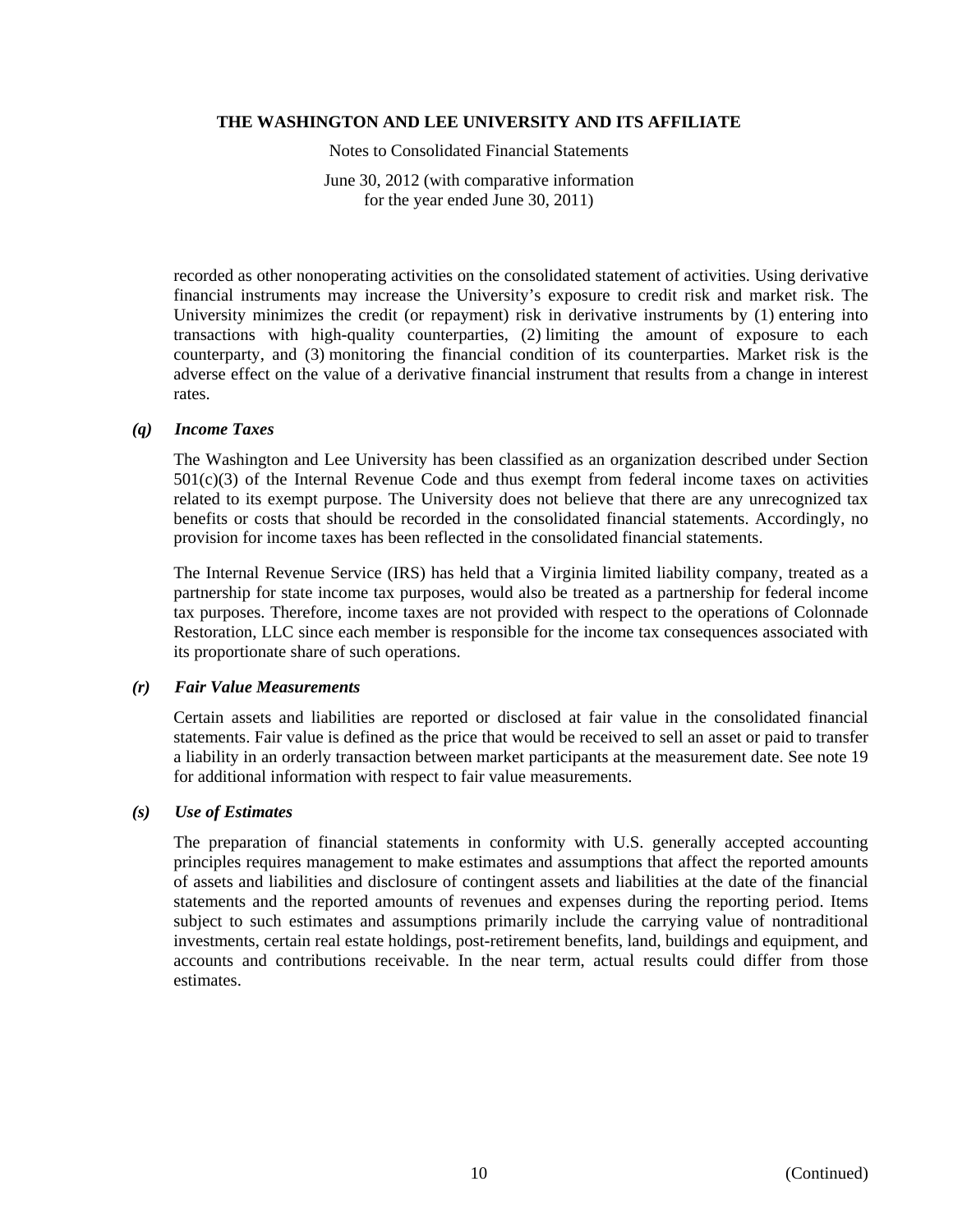Notes to Consolidated Financial Statements

June 30, 2012 (with comparative information for the year ended June 30, 2011)

#### **(3) Notes Receivable**

Notes receivable are carried at unpaid principal balance, less an allowance for doubtful accounts, and consist of the following at June 30, 2012 and 2011 (in thousands):

|                                         | <b>Maturity</b> | <b>Interest</b><br>rates |    | 2012  | 2011  |
|-----------------------------------------|-----------------|--------------------------|----|-------|-------|
| Student Financial Aid:                  |                 |                          |    |       |       |
| Federally funded aid, net of allowance  |                 |                          |    |       |       |
| for doubtful accounts of \$262 and      |                 |                          |    |       |       |
| \$444, respectively                     | up to 10 years  | $3\% - 5\%$              | -S | 1.618 | 1,566 |
| University funded aid, net of allowance |                 |                          |    |       |       |
| for doubtful accounts of \$233 and      |                 |                          |    |       |       |
| \$221, respectively                     | up to 10 years  | $3\% - 9\%$              |    | 2,983 | 3,114 |
| Other notes:                            |                 |                          |    |       |       |
| Note receivable from sale of property   | 10/31/2020      | 5%                       |    | 2,038 | 2,228 |
| Miscellaneous notes                     | various         | various                  |    | 495   | 502   |
|                                         |                 |                          |    | 7.134 | 7.410 |

#### **(4) Contributions Receivable**

Contributions receivable, which are reported net of an allowance for uncollectible amounts and a present value discount, are expected to be collected as follows at June 30, 2012 and 2011 (in thousands):

|                                                                                                           |   | 2012                    | 2011                    |
|-----------------------------------------------------------------------------------------------------------|---|-------------------------|-------------------------|
| Receivable in less than one year<br>Receivable in one year to five years<br>Receivable in over five years | S | 26,603<br>28,737<br>527 | 30,533<br>29,808<br>607 |
| Total contributions receivable, gross                                                                     |   | 55,867                  | 60,948                  |
| Less allowance for uncollectible contributions                                                            |   | (554)                   | (606)                   |
| Total contributions receivable, net of allowance                                                          |   | 55,313                  | 60,342                  |
| Discount to reduce contributions to present value                                                         |   | (1,390)                 | (1,987)                 |
| Total                                                                                                     | S | 53,923                  | 58,355                  |

The University discounts contributions to present value utilizing a discount rate on the date of the pledge, which remains constant for the life of a pledge. The discount rates ranged from 0.12% to 7.73% at June 30, 2012.

As of June 30, 2012, gross contributions receivable include \$7,704,000 remaining to be collected on a permanently restricted contribution. This contribution is restricted to fund faculty salaries and professorships.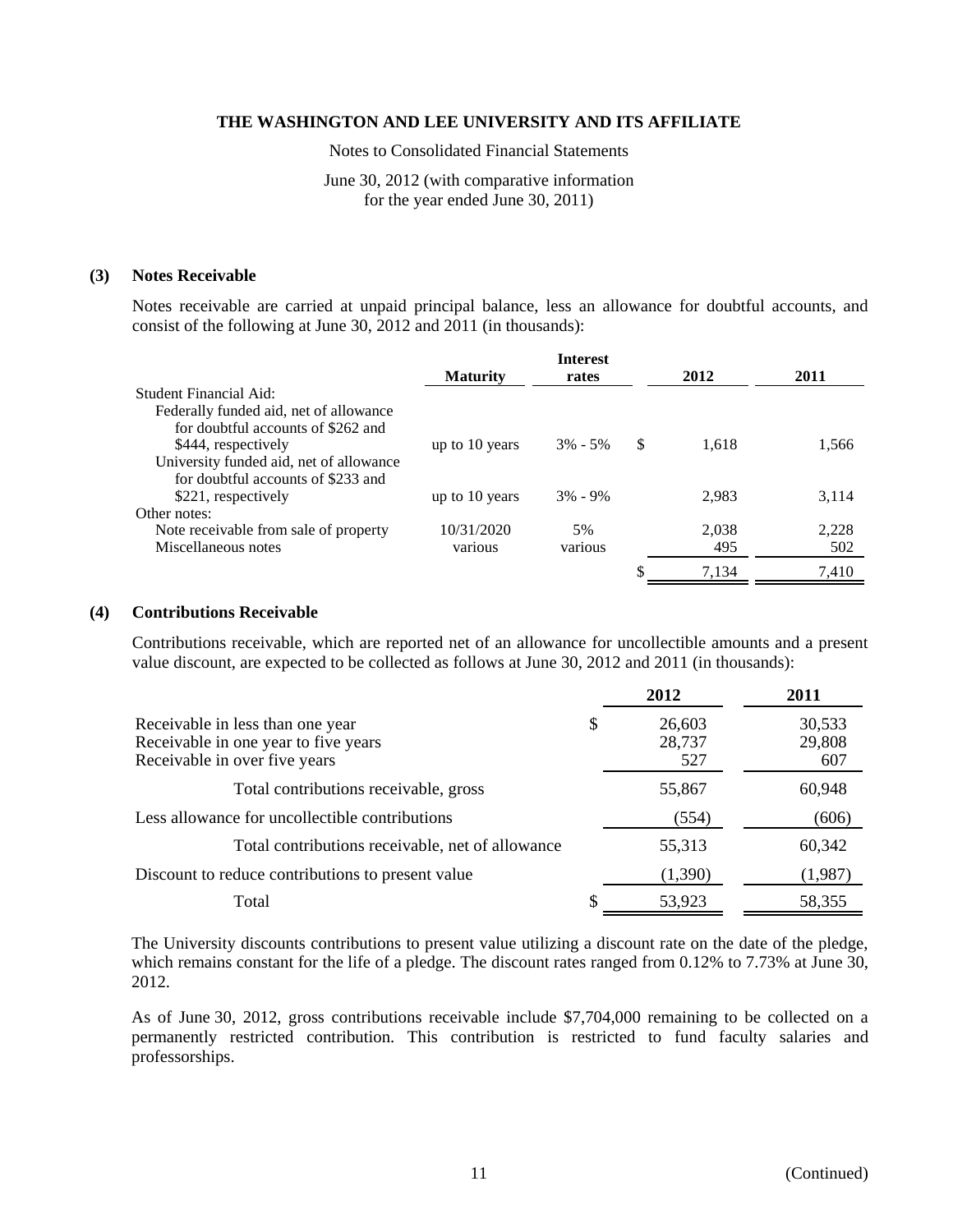Notes to Consolidated Financial Statements

June 30, 2012 (with comparative information for the year ended June 30, 2011)

# **(5) Land, Buildings, and Equipment**

Land, buildings, and equipment at June 30, 2012 and 2011 consist of the following (in thousands):

| 2012        | 2011       |
|-------------|------------|
| \$<br>5,730 | 5,730      |
| 9.888       | 8,978      |
| 300,628     | 290,045    |
| 42,790      | 40,811     |
| 2,946       | 2,666      |
| 361,982     | 348,230    |
| (150,660)   | (142, 236) |
| 211,322     | 205,994    |
| 10,865      | 14,021     |
| 222,187     | 220,015    |
|             |            |

#### **(6) Net Assets**

# Temporary Restricted Net Assets

Temporarily restricted net assets at June 30, 2012 and 2011 are available for the following purposes (in thousands):

|                                                          | 2012        | 2011    |
|----------------------------------------------------------|-------------|---------|
| Financial aid                                            | \$<br>7,684 | 7,269   |
| <b>Faculty support</b>                                   | 3,018       | 3,350   |
| Program support                                          | 30,567      | 27,175  |
| Buildings and equipment                                  | 3,611       | 1,474   |
| Contributions receivable                                 | 33,029      | 29,633  |
| Planned giving arrangements                              | 10,445      | 11,581  |
| Other                                                    | 534         | 511     |
| Accumulated appreciation on donor-restricted endowment   |             |         |
| funds, principally for program support and financial aid | 244,322     | 264,395 |
| Total                                                    | 333,210     | 345,388 |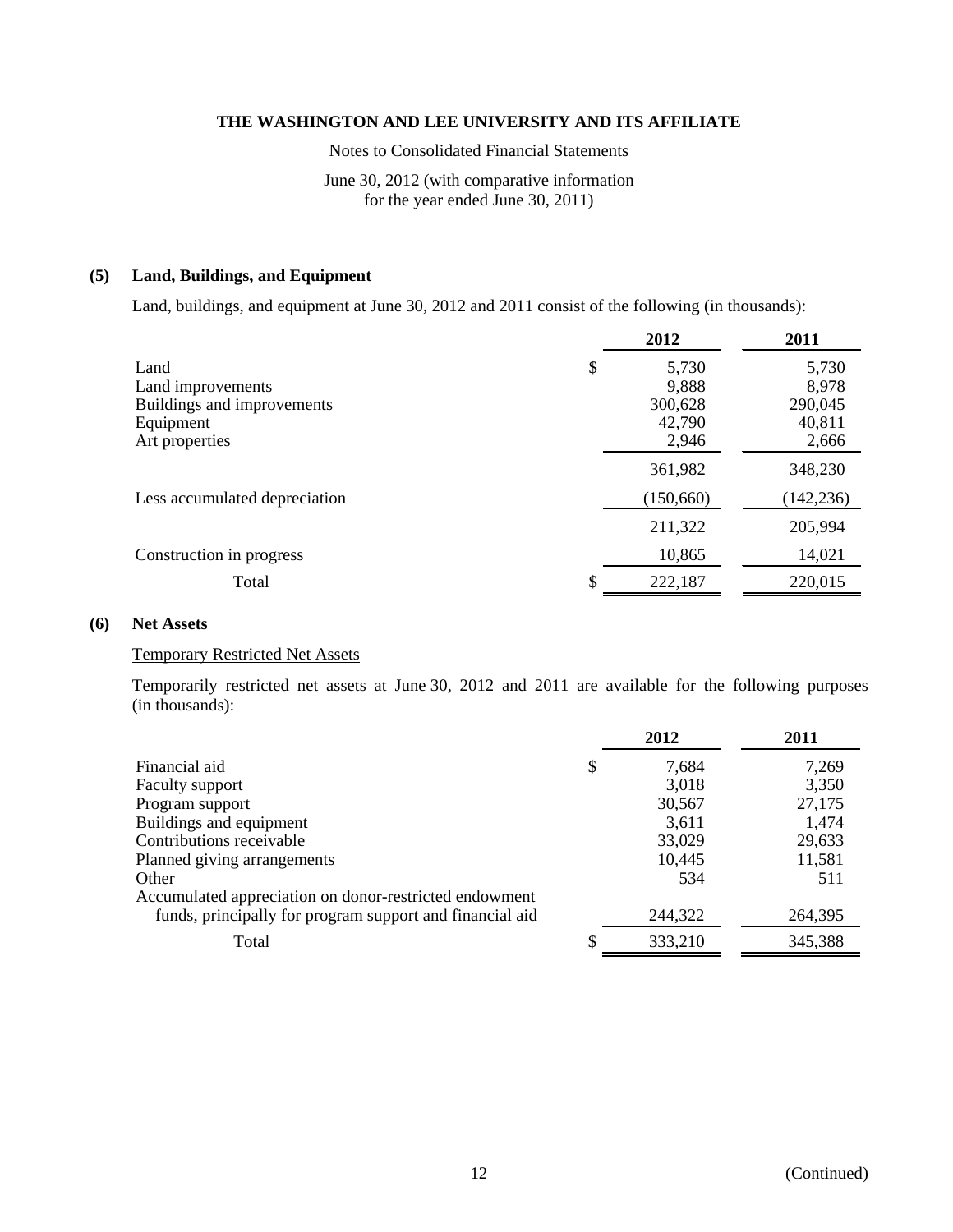Notes to Consolidated Financial Statements

# June 30, 2012 (with comparative information for the year ended June 30, 2011)

#### Permanently Restricted Net Assets

Permanently restricted net assets at June 30, 2012 and 2011 are comprised of the following (in thousands):

|                                 | 2012    | 2011    |
|---------------------------------|---------|---------|
| Purpose restricted:             |         |         |
| \$<br>Financial aid             | 231,667 | 228,820 |
| Faculty support                 | 32,586  | 24,120  |
| Program support                 | 518,313 | 464,684 |
| Library and collections support | 3,984   | 3,289   |
| Buildings and equipment         | 2,800   | 2,645   |
| Other                           | 6,562   | 4,525   |
|                                 | 795,912 | 728,083 |
| Time restricted:                |         |         |
| Contributions receivable        | 22,165  | 29,568  |
| Planned giving arrangements     | 7,350   | 8,228   |
|                                 | 29,515  | 37,796  |
| \$<br>Total                     | 825,427 | 765,879 |

# **(7) Investments**

Most of the University's long-term investments are held in an investment pool. Annuity and life income trusts and certain other investments are maintained separately from the investment pool.

The participation in the pool and ownership of the other investments at June 30, 2012 and 2011 for each class of net assets is as follows (in thousands):

|                                    | <b>Investment</b><br>pool | <b>Annuity and</b><br>life income | <b>Other</b> | <b>Total</b> |
|------------------------------------|---------------------------|-----------------------------------|--------------|--------------|
| 2012:                              |                           |                                   |              |              |
| Net assets:                        |                           |                                   |              |              |
| Unrestricted                       | \$<br>184,440             |                                   | 23,554       | 207,994      |
| Temporarily restricted             | 249,354                   | 37,012                            |              | 286,366      |
| Permanently restricted             | 393,602                   | 23,860                            |              | 417,462      |
| Investments as of<br>June 30, 2012 | \$<br>827,396             | 60,872                            | 23,554       | 911,822      |
| 2011:                              |                           |                                   |              |              |
| Net assets:                        |                           |                                   |              |              |
| Unrestricted                       | \$<br>191,606             |                                   | 26,247       | 217,853      |
| Temporarily restricted             | 269,487                   | 38,741                            |              | 308,228      |
| Permanently restricted             | 373,033                   | 25,812                            |              | 398,845      |
| Investments as of                  |                           |                                   |              |              |
| June 30, 2011                      | \$<br>834,126             | 64,553                            | 26,247       | 924,926      |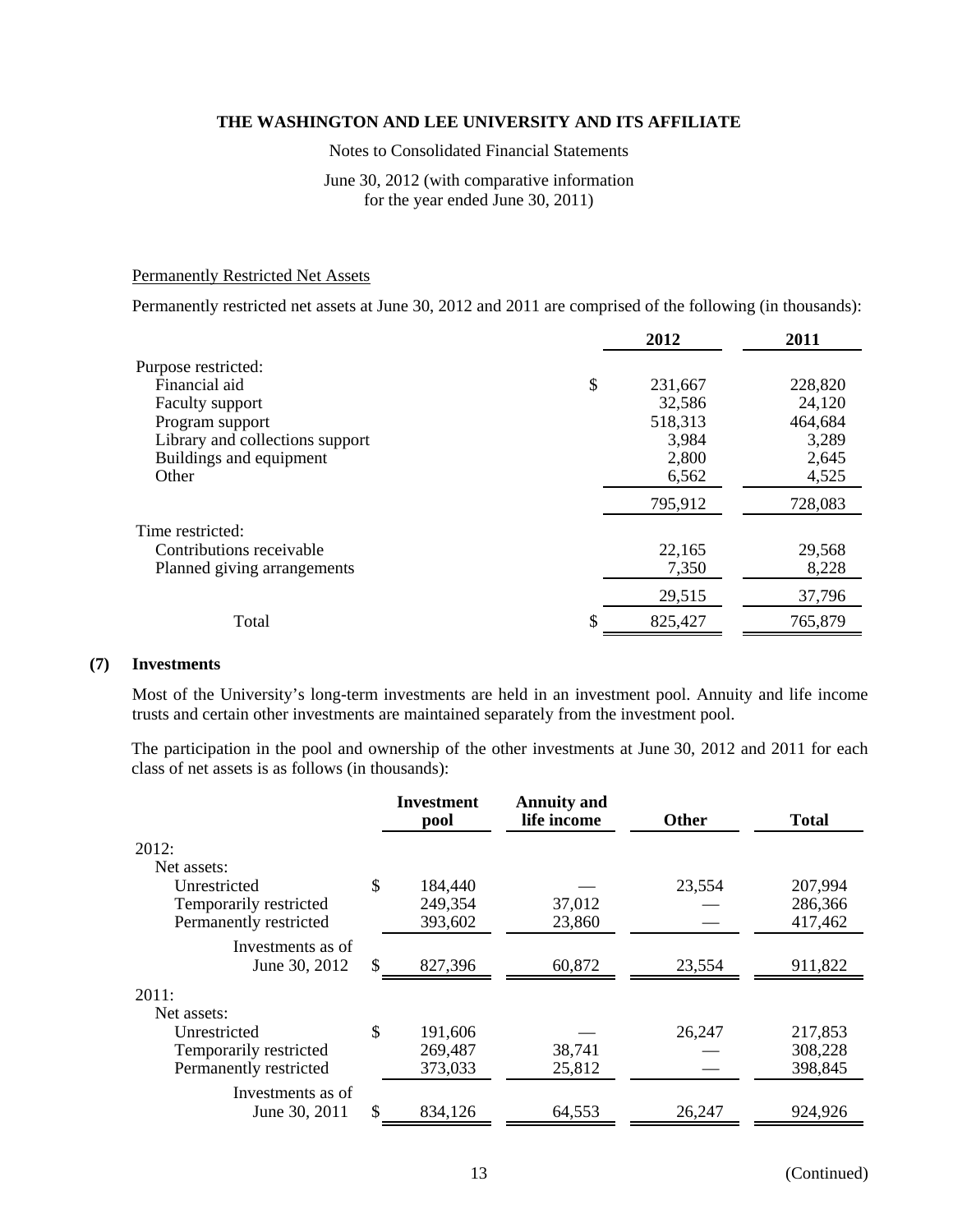Notes to Consolidated Financial Statements

June 30, 2012 (with comparative information for the year ended June 30, 2011)

Full time faculty members and administrative, professional and supervisory employees who are defined as exempt personnel under the terms of the Fair Labor Standards Act of 1938, as amended, are eligible for University housing loans. These housing loans may be used to purchase, build, or improve a principal residence in the Lexington-Rockbridge County area immediately upon entering the employ of the University. These mortgage loans, included in investments on the consolidated statement of financial position, are carried at fair value of \$53,537,000 and \$52,252,000 as of June 30, 2012 and 2011, respectively. The interest rates on these loans range from 2.25% to 6.59% and maturity dates range up to 30 years. The face value of these loans as of June 30, 2012 and 2011 was approximately \$49,770,000 and \$51,747,000, respectively.

The non-marketable alternative investments represent approximately \$673,933,000 of the University investments and, although a secondary market exists for non-marketable investments, it is not active and individual transactions are typically not observable. When transactions occur in this limited secondary market, they may occur at discounts to the reported net asset value. Therefore, if the redemption rights in the funds were restricted or eliminated and the University was to sell these investments in the secondary market, it is reasonably possible that a buyer in the secondary market may require a discount to the reported net asset value, and the discount could be significant.

Investments, at estimated fair value, are comprised of the following at June 30, 2012 and 2011(in thousands):

| 2012                            |    |                  |                                 |              |              |                      |  |
|---------------------------------|----|------------------|---------------------------------|--------------|--------------|----------------------|--|
|                                 |    | <b>Endowment</b> | Life<br>income and<br>annuities | <b>Other</b> | <b>Total</b> | 2011<br><b>Total</b> |  |
| Short-term investments          | \$ | 42,880           |                                 | 4,409        | 47,289       | 51,397               |  |
| Equities                        |    | 38,426           | 51,772                          | 4,373        | 94,571       | 97,279               |  |
| Fixed income                    |    | 27,389           | 8,939                           | 50           | 36,378       | 36,647               |  |
| Real assets                     |    | 43,780           |                                 | 1,111        | 44,891       | 48,250               |  |
| Hedge funds                     |    |                  | 1,455                           |              | 1,455        | 1,873                |  |
| Mortgage loans to staff and     |    |                  |                                 |              |              |                      |  |
| fraternities                    |    | 53,355           |                                 | 182          | 53,537       | 52,252               |  |
| Multi-Asset Class (see below) * |    | 592,963          |                                 | 2,023        | 594,986      | 592,671              |  |
| Private Equity/Venture Capital  |    | 38,583           |                                 | 132          | 38,715       | 44,557               |  |
| Total                           | \$ | 837,376          | 62,166                          | 12,280       | 911,822      | 924,926              |  |

\* This represents the University's investments in Makena Capital Management, LLC (Makena). Makena's Multi-Asset Class portfolio is diversified across geographies, strategies, and over 150 best-of-class investment managers.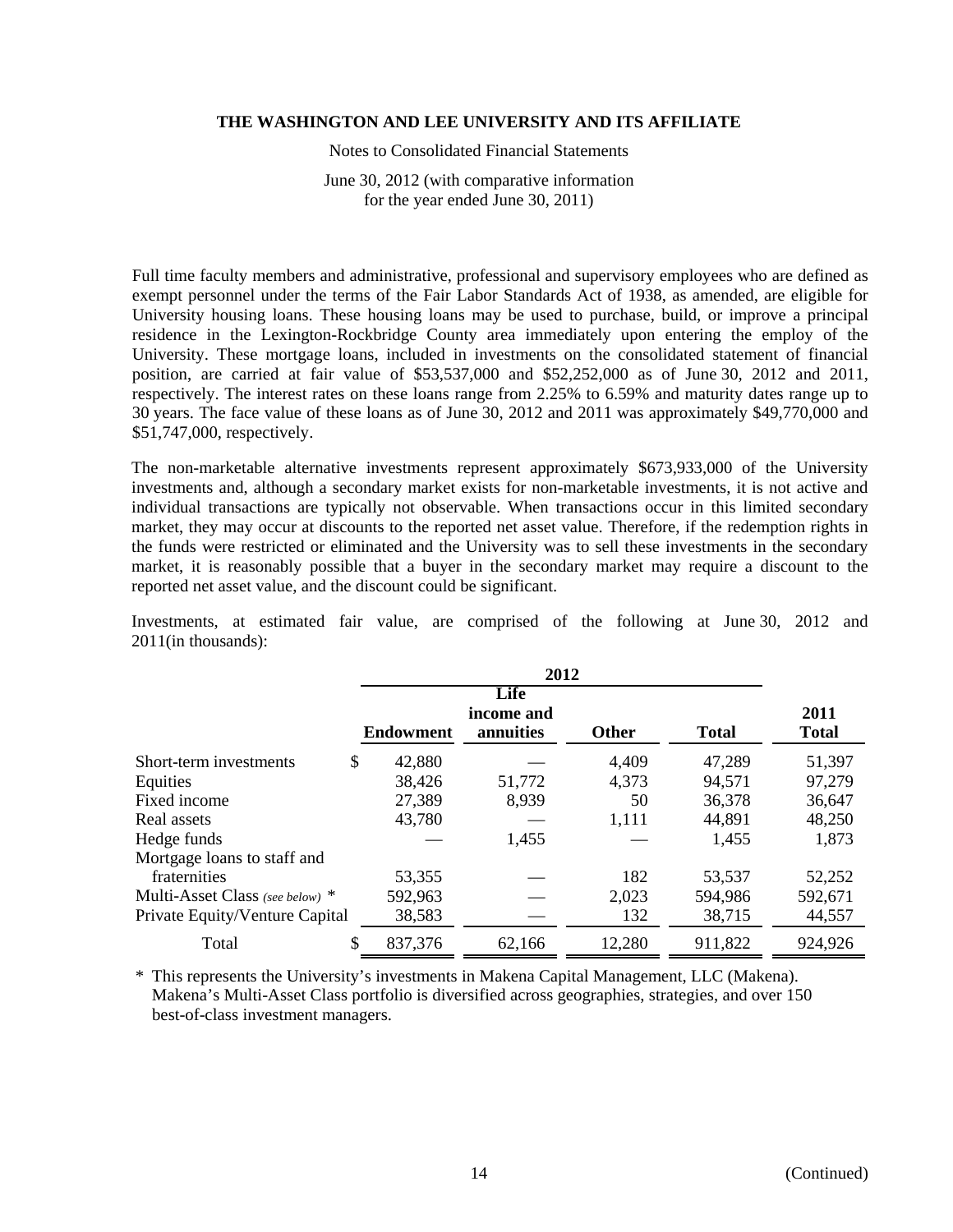Notes to Consolidated Financial Statements

June 30, 2012 (with comparative information for the year ended June 30, 2011)

The following table summarizes the investment return and its classification in the consolidated statement of activities (in thousands):

|                                                                                                                                                                                                                                                                                                       | 2012                 | 2011             |
|-------------------------------------------------------------------------------------------------------------------------------------------------------------------------------------------------------------------------------------------------------------------------------------------------------|----------------------|------------------|
| Interest and dividend income, net of investment expenses<br>of \$625 and \$471 in 2012 and 2011, respectively<br>Net appreciation in fair value of investments                                                                                                                                        | \$<br>5,466<br>3,809 | 5,384<br>115,841 |
| Total investment return                                                                                                                                                                                                                                                                               | 9,275                | 121,225          |
| Less investment return available under spending policy,<br>including board-designated amounts of \$31,325 and<br>\$28,837 in 2012 and 2011, respectively, and temporarily<br>restricted amounts of \$5,097 and \$4,430 in 2012 and<br>2011, respectively                                              | (37, 136)            | (34,107)         |
| Investment return less than the (in excess of)<br>amount available under spending policy,<br>including permanently restricted amounts<br>of \$1,261 and \$3,044 in 2012 and 2011,<br>respectively, and temporarily restricted<br>amounts of \$(20,347) and \$50,251 in 2012<br>and 2011, respectively | (27,861)             | 87,118           |

The University maintains a statement of investment policies and objectives which is approved by the Investment Committee and the Board of Trustees. The policy, which is reviewed no less than every two years, provides guidance on investment objectives, appropriate investment vehicles, asset allocation and spending policy for the endowment investments. In December 2007, the University employed Makena Capital Management, LLC (Makena) to manage the majority of the University's endowment funds. In so doing, the University has delegated the authority for asset allocation and manager selection to Makena, and in the period since the selection of Makena, the University has redeemed holdings from other managers (legacy investments) and placed those funds with Makena. As of June 30, 2012, approximately 71% of the University's endowment funds were held at Makena.

Makena utilizes both traditional and non-traditional investment strategies for the implementation of asset allocation. The single investment pooled fund is invested in approximately 167 individual managers across 7 asset classes and over 42 sub-asset class investment strategies. The portfolio is structured across the asset and sub-asset classes to generate performance in excess of relevant benchmarks while realizing substantially lower volatility than equity markets.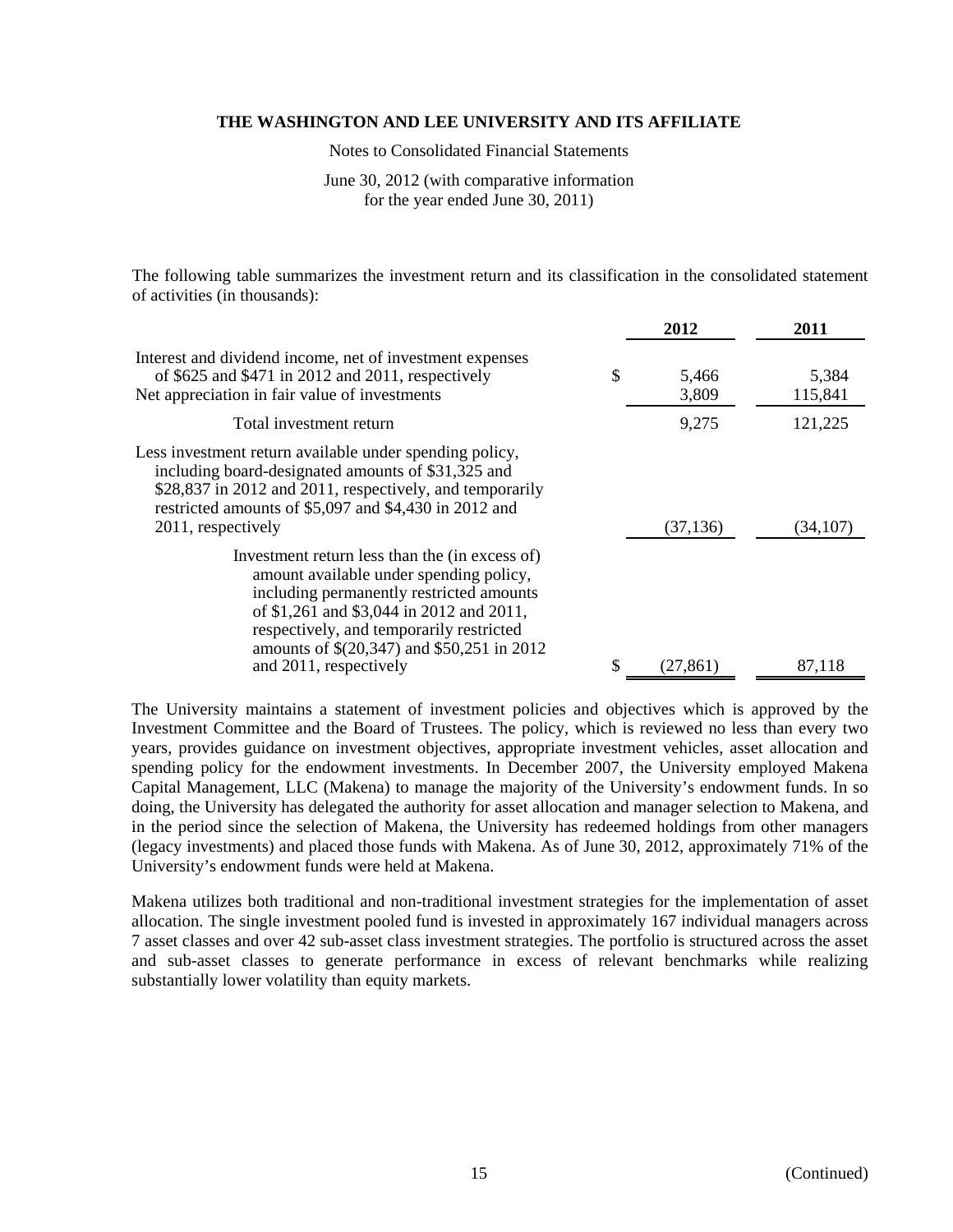Notes to Consolidated Financial Statements

June 30, 2012 (with comparative information for the year ended June 30, 2011)

The portfolio as of June 30, 2012 and 2011 was allocated across the following asset classes as follows:

|                               | 2012 | 2011 |
|-------------------------------|------|------|
| Equity                        | 13%  | 15%  |
| <b>Tactical Hedged Equity</b> | 10%  | 10%  |
| <b>Real Estate</b>            | 12%  | 10%  |
| Private Equity                | 21%  | 19%  |
| <b>Natural Resources</b>      | 8%   | 9%   |
| Absolute Return               | 23%  | 24%  |
| <b>Fixed Income</b>           | 9%   | 10%  |
| Cash                          | 4%   | 3%   |

Other investments held by the University are related to "legacy" assets of the endowment which are a series of hedge funds, private equity and venture capital funds and real asset funds. These are held with the University as a limited partner in each of the investments. These funds are structured to draw as needed capital commitments from the investors over a defined period of time. The University, as of June 30, 2012 and 2011, had potential capital draws to be called on these investments of approximately \$4.0 million and \$8.14 million, respectively. These funds were entered into with the expectation that their risk and return profiles were less correlated to equity indices and as a result could assist the portfolio in recognizing long-term real returns at lesser volatility than a simple equity portfolio could deliver. In addition, the University holds a portfolio of employee mortgages that serves as both an employee benefit and an investment. These assets most closely mirror fixed income investments with a defined earnings and principal repayment stream for each. Finally, the University holds cash and cash equivalents to address liquidity needs that are not as easily met under the Makena structure. The cash and cash equivalents are utilized to provide capital commitment funding on "legacy" investments and endowment payout.

In addition, the University has within its investments, those investments held by the University as trustee that provide payout to named beneficiaries but will ultimately be passed to the University. These funds are held at BNY Mellon and are invested primarily across a range of equity indexed products and fixed income indexed products in a more traditional investment approach. The majority of the funds are held in mutual fund products.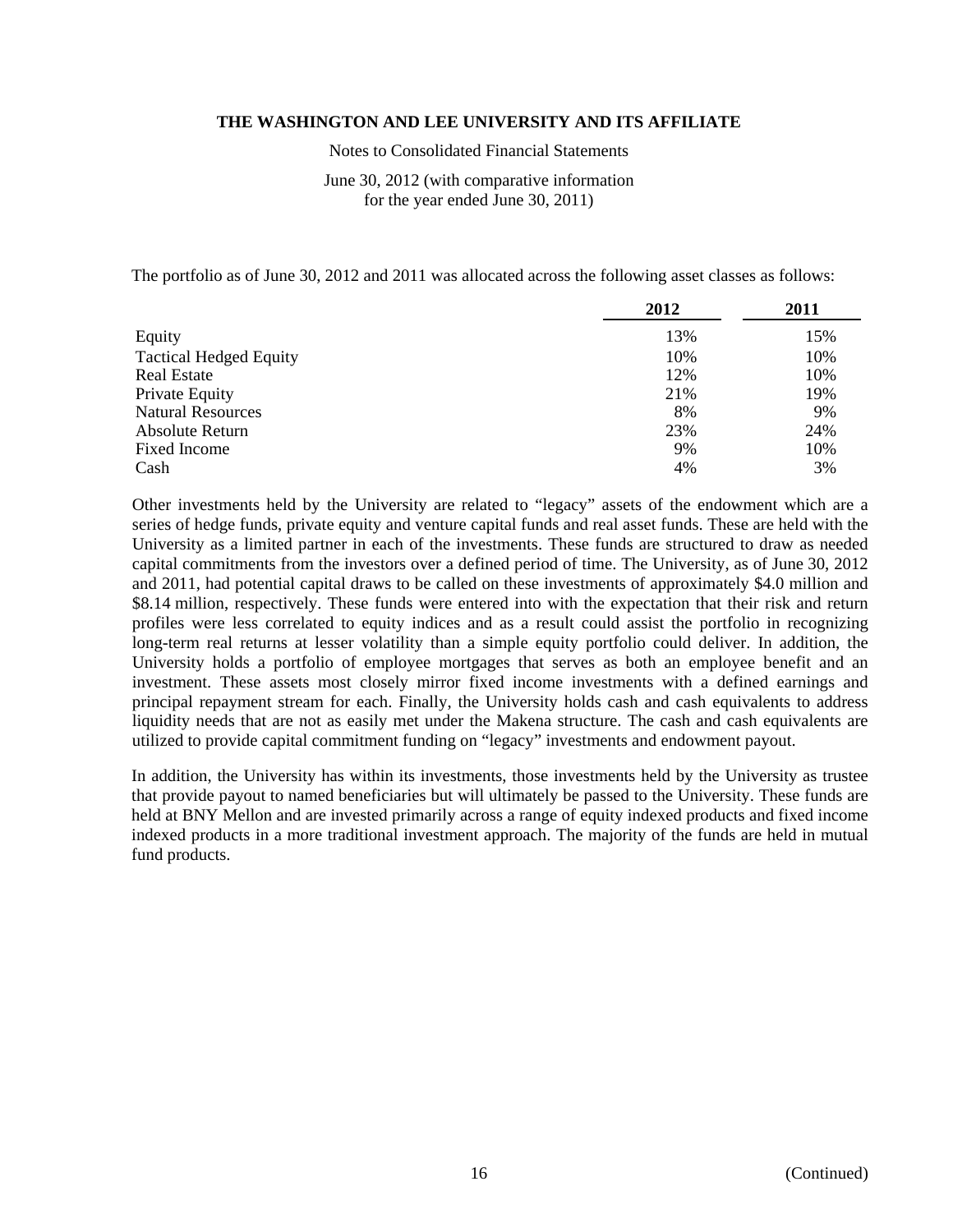Notes to Consolidated Financial Statements

June 30, 2012 (with comparative information for the year ended June 30, 2011)

The following table provides outstanding unfunded commitments and fund redemption information by major asset class within the University's investment pool as of June 30, 2012 (in thousands):

|                                | 2012          |                                |                                                               |                                       |  |
|--------------------------------|---------------|--------------------------------|---------------------------------------------------------------|---------------------------------------|--|
|                                | Fair<br>value | <b>Unfunded</b><br>commitments | <b>Redemption</b><br>frequency<br>(if currently<br>available) | <b>Redemption</b><br>notice<br>period |  |
| Investments:                   |               |                                |                                                               |                                       |  |
| Short-term investments         | \$<br>47,289  |                                | Daily                                                         | 1 day                                 |  |
| Equities                       | 94,571        |                                | Daily, monthly                                                | 1 to 30 days                          |  |
| Fixed income                   | 36,378        |                                | Daily, monthly                                                | 1 to 30 days                          |  |
| Real assets                    | 44,891        | 1,299                          | $^{\ast}$                                                     | $^{\ast}$                             |  |
| Hedge funds                    | 1,455         |                                | Annual                                                        | 90 days                               |  |
| Mortgage loans to staff and    |               |                                |                                                               |                                       |  |
| fraternities                   | 53,537        |                                | N/A                                                           | N/A                                   |  |
| <b>Multi-Asset Class</b>       | 594,986       |                                | Annual                                                        | 1 year                                |  |
| Private Equity/Venture Capital | 38,715        | 2,663                          | $\ast$                                                        | $\ast$                                |  |
| Total investments              | 911,822       | 3,962                          |                                                               |                                       |  |
|                                |               |                                |                                                               |                                       |  |

\* These are primarily limited partnerships where distributions are made to investors through the liquidation of the underlying assets. It is expected to take 10-12 years to fully distribute these assets.

### **(8) Endowment**

Endowment is a term used commonly to refer to the resources that have been restricted by donors or designated by the Board of Trustees that will be invested to provide future revenue to support the University's activities. As of June 30, 2012, the University holds 1,219 endowment funds, of which 1,131 are true endowments (restricted by the donor) and 88 are quasi-endowments (designated by the Board).

#### *Interpretation of Relevant Law*

Based on the interpretation of Virginia's legislation, which incorporates the provisions of the Uniform Prudent Management of Institutional Funds Act (the Act or UPMIFA), by the Board of Trustees of the University, and absent explicit donor stipulations to the contrary, the University classifies the original value of gifts donated to the permanent endowment, as well as accumulations to the permanent endowment made at the direction of the donor, as permanently restricted net assets.

The remaining portion of the donor-restricted endowment fund that is not classified in permanently restricted net assets is classified as temporarily restricted net assets until those amounts are appropriated for expenditure by the Board of Trustees in a manner consistent with the standard of prudence prescribed by the Act. In accordance with the Act, the University considers the following factors in making a determination to appropriate or accumulate donor-restricted endowment funds:

- 1. The duration and preservation of the fund;
- 2. The purposes of the University and the donor-restricted endowment fund;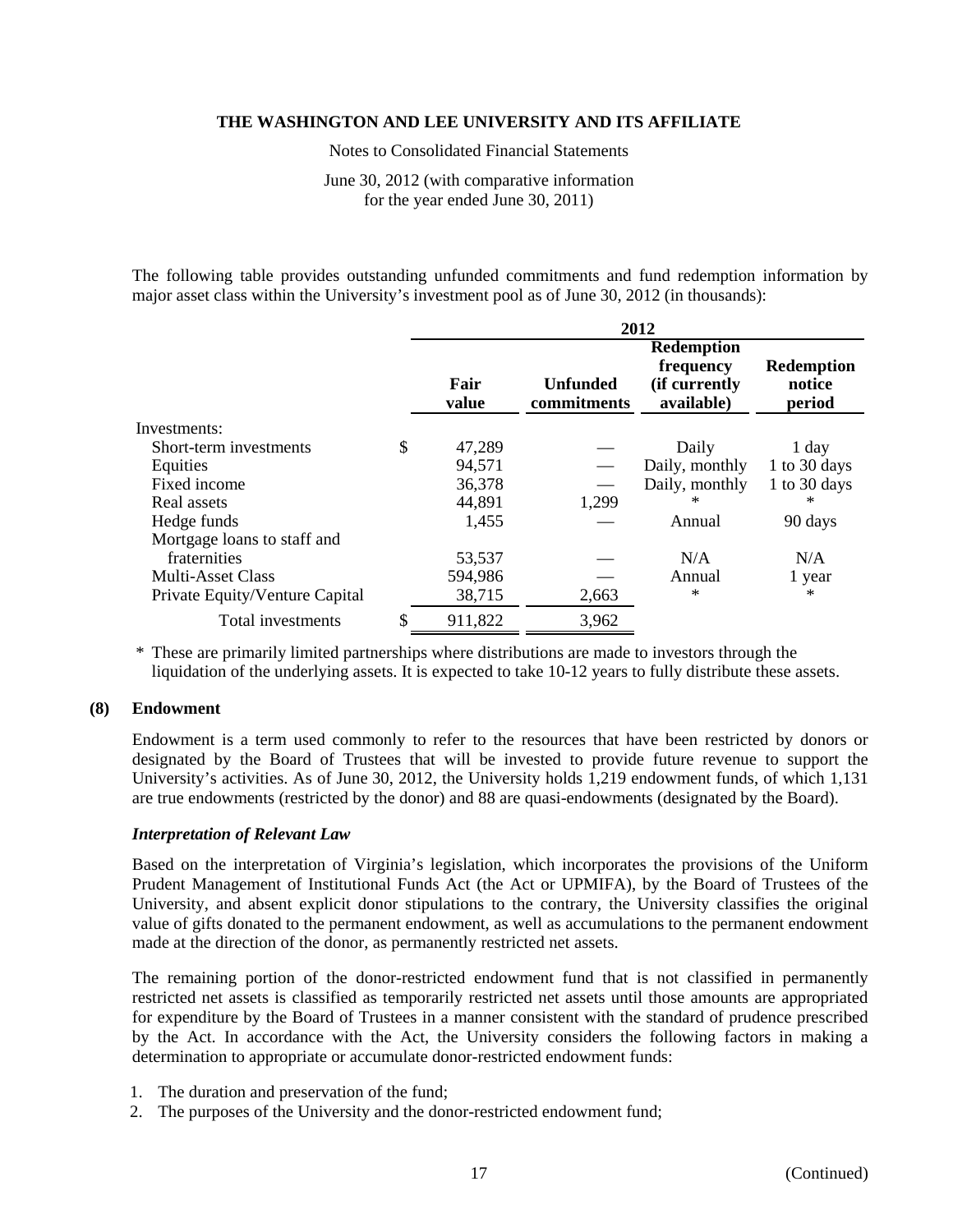Notes to Consolidated Financial Statements

June 30, 2012 (with comparative information for the year ended June 30, 2011)

- 3. General economic conditions;
- 4. The possible effect of inflation or deflation;
- 5. The expected total return from income and the appreciation of investments;
- 6. Other resources of the University; and
- 7. The investment policies of the University.

Endowment net assets consist of the following at June 30, 2012 (in thousands):

|                                  | <b>Unrestricted</b> | <b>Temporarily</b><br><b>Restricted</b> | <b>Permanently</b><br><b>Restricted</b> | <b>Total</b> |
|----------------------------------|---------------------|-----------------------------------------|-----------------------------------------|--------------|
| Donor-restricted endowment funds | (1.658)             | 246,747                                 | 393,602                                 | 638,691      |
| Board-designated endowment funds | 198,685             |                                         |                                         | 198,685      |
| Total endowed net assets         | 197.027             | 246,747                                 | 393,602                                 | 837,376      |

Included in temporarily restricted net assets at June 30, 2012 is \$244,322,000, which will be released from restriction when appropriated by the Board of Trustees.

Endowment net assets consist of the following at June 30, 2011 (in thousands):

|                                  | <b>Unrestricted</b> | <b>Temporarily</b><br><b>Restricted</b> | <b>Permanently</b><br><b>Restricted</b> | <b>Total</b> |
|----------------------------------|---------------------|-----------------------------------------|-----------------------------------------|--------------|
| Donor-restricted endowment funds | (683)               | 266,743                                 | 373,033                                 | 639,093      |
| Board-designated endowment funds | 204,402             |                                         |                                         | 204,402      |
| Total endowed net assets         | 203,719             | 266,743                                 | 373,033                                 | 843,495      |

Changes in endowment net assets for the year ended June 30, 2012 are as follows (in thousands):

|                                                             | <b>Unrestricted</b> | <b>Temporarily</b><br><b>Restricted</b> | <b>Permanently</b><br><b>Restricted</b> | <b>Total</b>        |
|-------------------------------------------------------------|---------------------|-----------------------------------------|-----------------------------------------|---------------------|
| Endowment net assets, June 30, 2011                         | 203,719             | 266,743                                 | 373,033                                 | 843,495             |
| Investment return:<br>Investment income<br>Net depreciation | 6,567<br>(5,024)    | 19,594<br>(11, 840)                     |                                         | 26,161<br>(16, 864) |
| Contributions and pledge payments                           | 345                 | 89                                      | 20,569                                  | 21,003              |
| Appropriation for expenditure                               | (8,580)             | (27, 839)                               |                                         | (36, 419)           |
| Endowment net assets, June 30, 2012                         | 197,027             | 246,747                                 | 393,602                                 | 837,376             |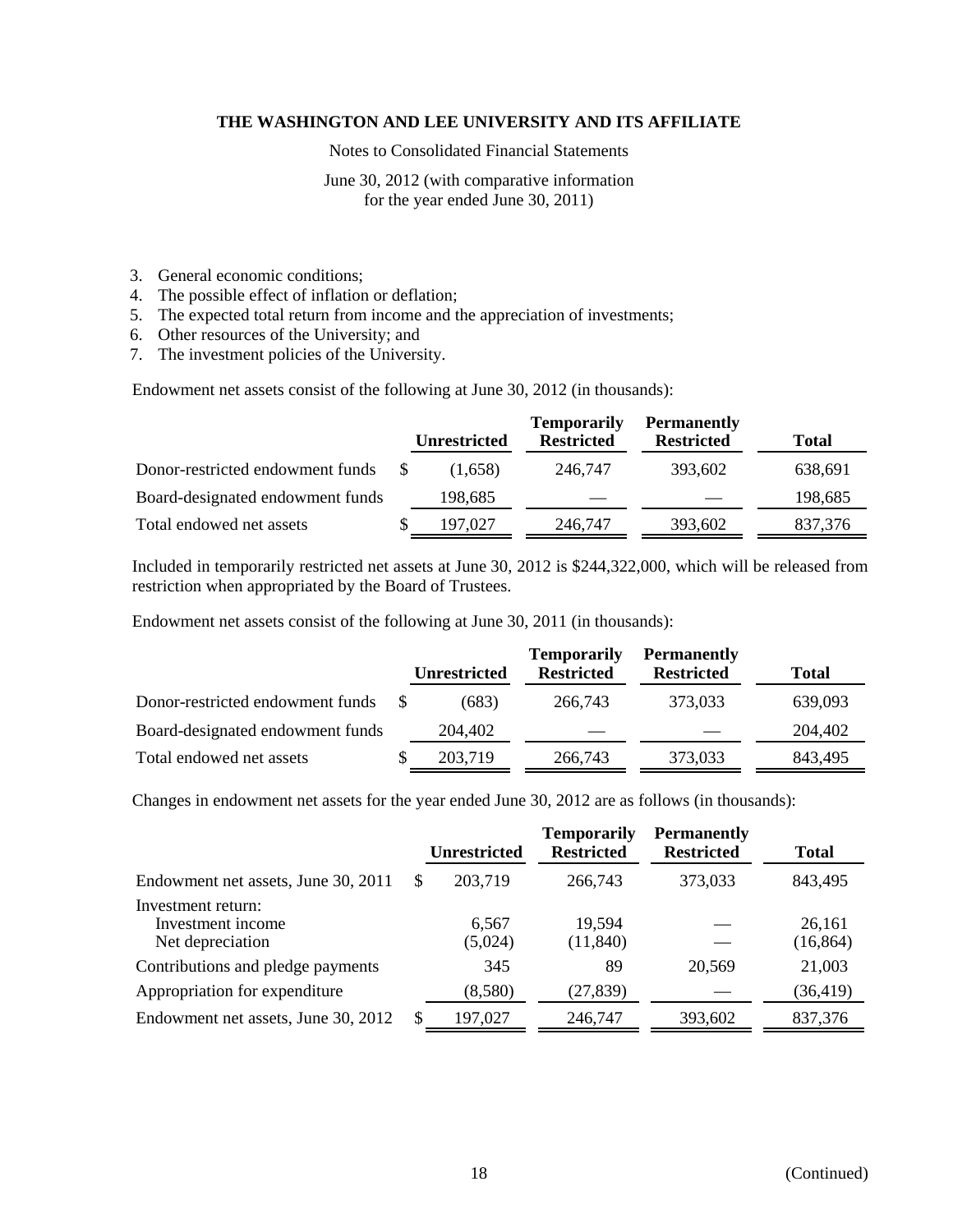Notes to Consolidated Financial Statements

June 30, 2012 (with comparative information for the year ended June 30, 2011)

Changes in endowment net assets for the year ended June 30, 2011 are as follows (in thousands):

|                                                             |   | <b>Unrestricted</b> | <b>Temporarily</b><br><b>Restricted</b> | <b>Permanently</b><br><b>Restricted</b> | Total            |
|-------------------------------------------------------------|---|---------------------|-----------------------------------------|-----------------------------------------|------------------|
| Endowment net assets, June 30, 2010                         | S | 179,003             | 214,472                                 | 326,651                                 | 720,126          |
| Investment return:<br>Investment income<br>Net appreciation |   | 4,544<br>28,550     | 13,585<br>62,556                        |                                         | 18,129<br>91,106 |
| Contributions and pledge payments                           |   | (76)                | 1,095                                   | 46,382                                  | 47,401           |
| Appropriation for expenditure                               |   | (8,302)             | (24, 965)                               |                                         | (33,267)         |
| Endowment net assets, June 30, 2011                         |   | 203,719             | 266,743                                 | 373,033                                 | 843,495          |

#### *Funds with Deficiencies*

From time to time, the fair value of assets associated with an individual donor-restricted endowment fund may fall below the original value of the fund. Deficiencies of this nature that are reported in unrestricted net assets were \$1,658,000 and \$683,000 as of June 30, 2012 and 2011, respectively. Subsequent gains that restore the fair value of the assets of the endowment fund to the required level will be classified as an increase in unrestricted net assets.

#### *Return Objectives and Risk Parameters*

The University has adopted investment and spending policies for endowment assets that attempt to provide a predictable stream of funding to programs supported by its endowment while seeking to maintain the purchasing power of the endowment assets.

#### *Strategies Employed for Achieving Objectives*

To satisfy its long-term rate-of-return objectives, the University relies on a total return strategy in which investment returns are achieved through both capital appreciation (realized and unrealized) and current yield (interest and dividends). The University targets a diversified asset allocation that places emphasis on investments in equities, bonds and absolute return strategies to achieve its long-term return objectives within prudent risk constraints.

#### *Spending Policy and How the Investment Objectives Relate to Spending Policy*

The Board-approved spending formula for the endowment provides for spending the lesser of the prior year allocation incremented by a Consumer Price Index-based inflator, 6% of the three-year average of fair values at June 30, or a 5% ceiling related to the June 30 fair value. This model is often referred to as a constant growth spending formula.

#### **(9) Funds Held in Trust by Others**

The majority of the funds held in trust by others (FHTBO) balance comes from the bequest of Letitia P. Evans of 15% of the annual net income of the Lettie Pate Evans Foundation, Inc. Restricted Fund. At June 30, 2012 and 2011, the fair value of the University's interest was reported by the trustees as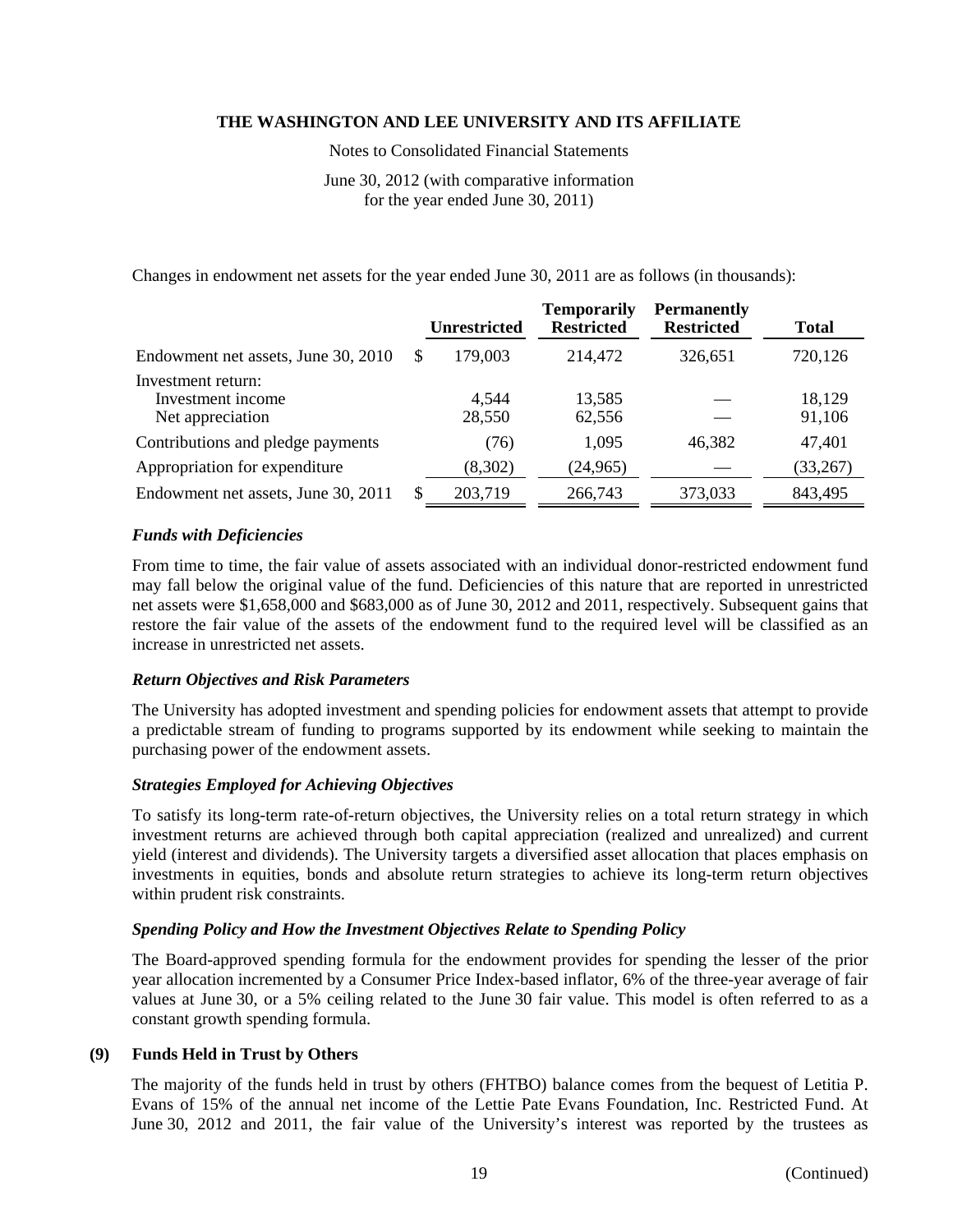Notes to Consolidated Financial Statements

June 30, 2012 (with comparative information for the year ended June 30, 2011)

\$376,531,000 and \$325,924,000, respectively. During the years ended June 30, 2012 and 2011, the University received distributions of \$9,157,000 and \$8,634,000, respectively, from the Lettie Pate Evans Foundation, Inc. Restricted Fund.

At June 30, 2012 and 2011, the University maintained an interest in 45 and 47, respectively, other trusts with fair values reported by the trustees of \$47,646,000 and \$48,713,000, respectively, and received distributions for the years ended June 30, 2012 and 2011 of \$1,100,000 and \$1,175,000, respectively.

#### **(10) Long-Term Debt and Derivative Instruments**

Long-term debt consists of the following obligations at June 30, 2012 and 2011(in thousands):

|                                      | Final<br>maturity | <b>Interest</b><br>rates | 2012    | 2011    |
|--------------------------------------|-------------------|--------------------------|---------|---------|
| Virginia College Building Authority: |                   |                          |         |         |
| 1998 Note, includes premium of       |                   |                          |         |         |
| $$1,122$ and $$1,176$ , respectively | January 2031      | $5.03\% - 5.05\%$ \$     | 53,327  | 53,381  |
| 2001 Note, includes premium of       |                   |                          |         |         |
| $$2,110$ and $$2,210$ , respectively | January 2034      | $5.00\% - 5.75\%$        | 45,110  | 45,210  |
| 2006 Note, includes premium of       |                   |                          |         |         |
| \$281 and \$301, respectively        | January 2016      | $4.00\% - 5.00\%$        | 11,561  | 13,016  |
| Industrial Development Authority:    |                   |                          |         |         |
| 1997 Note                            | December 2012     | Variable                 | 387     | 1,135   |
| <b>2003</b> Note                     | April 2018        | Variable                 | 1,514   | 1,778   |
| <b>2010</b> Note                     | January 2035      | Variable                 | 14,740  | 14,875  |
|                                      |                   |                          |         |         |
| Bank of America                      |                   |                          |         |         |
| 2008 Commercial Note                 | January 2014      | 2.76%                    | 950     | 1,550   |
|                                      |                   | \$                       | 127.589 | 130,945 |

Aggregate principal payments due for the next five fiscal years are: 2013 – \$2,705,000; 2014 – \$2,138,000; 2015 – \$1,868,000; 2016 – \$4,148,000; 2017 – \$3,924,000; and thereafter – \$109,293,000.

In December 1997, the Industrial Development Authority of the City of Lexington, Virginia (the Lexington Authority) issued bonds in the amount of \$8,500,000. The proceeds derived from the sale were loaned to the University in exchange for its note payable. Such proceeds were used primarily to finance the renovation, furnishing and equipping of various buildings; to construct and renovate various entrances and parking areas; and to acquire campus-based motor vehicles. Semi-annual principal and interest payments continue until maturity in December 2012. Interest on the note is payable semi-annually at variable rates equal to 67% of the LIBOR plus 0.20% (the Variable Rate). Concurrently with the issuance, the University entered into an interest rate swap agreement (Swap 1) on all \$8,500,000 of its variable rate debt under the note payable to the Lexington Authority, at a fixed rate of 4.56%. Swap 1 is used to minimize cash flow fluctuations of interest payments caused by the volatility of LIBOR.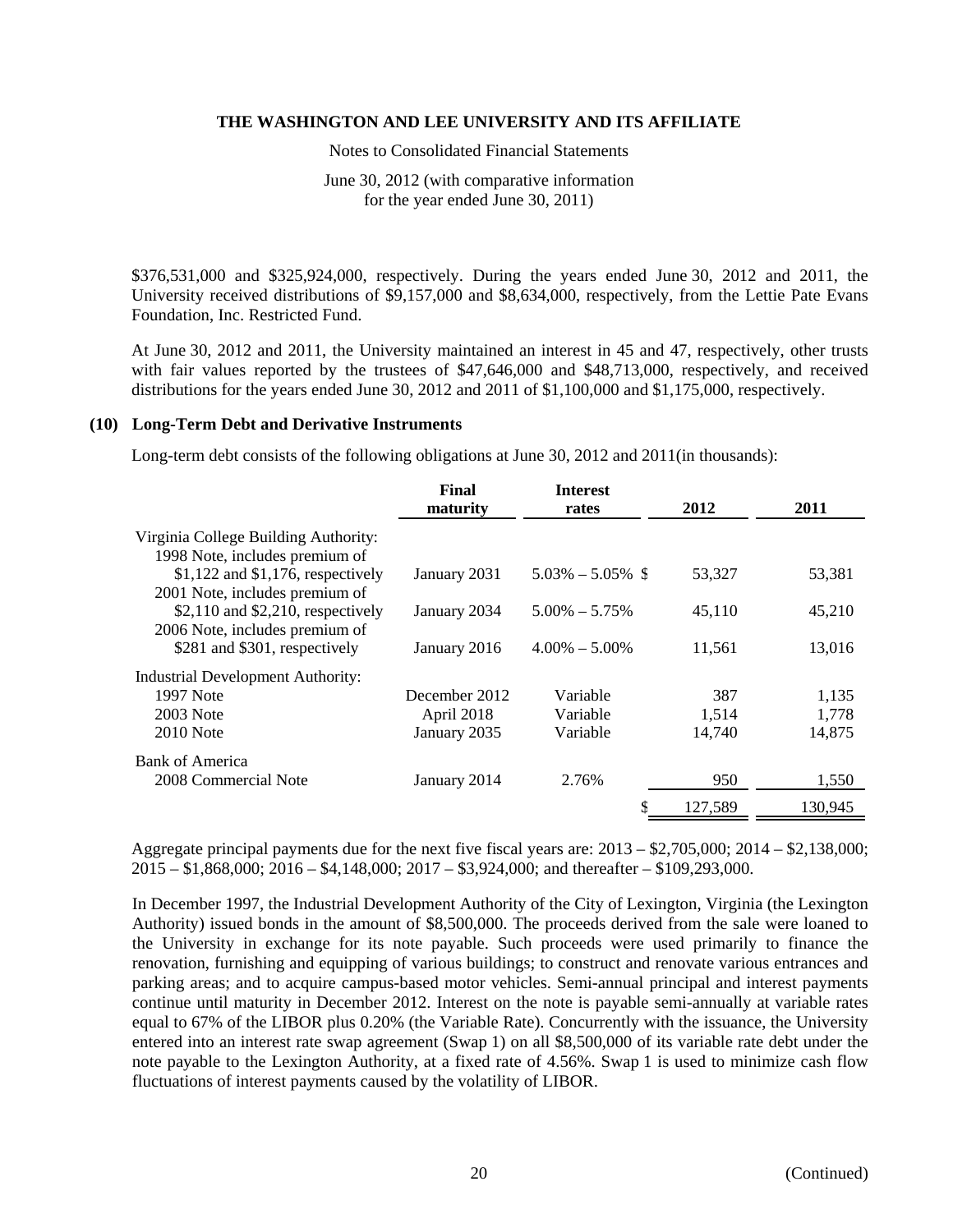Notes to Consolidated Financial Statements

June 30, 2012 (with comparative information for the year ended June 30, 2011)

In April 1998, the Virginia College Building Authority (VCBA) issued \$52,205,000 in Educational Facilities Revenue Bonds, Series of 1998 (the 1998 Bonds). The proceeds derived from the sale of the 1998 Bonds were loaned to the University in exchange for its Note. Such proceeds were used primarily to finance the construction of a new parking facility and to complete the extinguishment of \$7,870,000 of the Series 1992 Note and \$36,030,000 of the Series 1994 Note.

In June 2001, the VCBA issued bonds in the amount of \$43,000,000. The proceeds derived from the sale were loaned to the University in exchange for its unsecured note payable. Such proceeds were used to assist in the financing of the construction of a University Commons, renovation of Reid Hall, renovation of a portion of Doremus Gymnasium, renovation of Law rooms, the construction of an Arts and Music building, renovation of the University Co-op Building, relocation of utilities necessary for the construction of the aforementioned projects, and upgrades and improvements to the University central heating and cooling plant. Semi-annual interest payments began January 1, 2002 with annual principal payments commencing January 1, 2016 and continuing until maturity in January 2034. Interest on the note is at a per annum rate of 5.375% through January 2021, 5.00% through January 2025, and 5.75% through January 2034.

In March 2003, the Rockbridge IDA issued bonds in the amount of \$3,950,000. The proceeds derived from the sale were loaned to the University in exchange for its Note and such proceeds were used to extinguish the Series 2000 Note. Principal payments on this note are due in installments of \$65,833 on each January 1, April 1, July 1 and October 1, beginning July 1, 2003 and continuing until April 1, 2018. Interest on the unpaid principal is payable on these same dates at a variable annual rate equal to the sum of (a) 65% of the LIBOR and (b) 0.59%. Concurrently with the issuance, the University entered into an interest rate swap agreement (Swap 2) on all \$3,950,000 of its variable rate debt under the note payable to the Lexington Authority, at a fixed rate of 3.48%. Swap 2 is used to minimize cash flow fluctuations of interest payments caused by the volatility of LIBOR.

In August 2006, the VCBA issued Educational Facilities Revenue Bonds for \$20,045,000 (2006 Bonds), the proceeds of which were loaned to the University in exchange for a promissory note and such proceeds were used to refund the 1994 Note and will be used to pay for certain campus projects consisting of (a) the remodeling of the Co-op building to provide additional faculty offices, administrative assistant stations, student meeting rooms, and small lounge areas; (b) capital improvements pursuant to the University's Three Year Capital Plan, including the renovation and improvement of buildings, mechanical system replacements and improvements, computing system replacements and enhancements, and the maintenance and upgrade of health and safety systems; (c) capital improvement projects in connection with the creation of an energy performance program, including water conservation, lighting system improvements, various boiler enhancements, and a cover for the pool in the Warner Center; and (d) to pay costs of issuance of the 2006 Bonds. Annual principal and semi-annual interest payments on this note began January 1, 2007. The 2006 Bonds may not be called for redemption at the option of the Authority before January 1, 2016. 2006 Bonds maturing on or after January 1, 2017, may be redeemed at the option of the Authority with direction of the University prior to their respective maturities in whole or in part at any time, on or after July 1, 2016.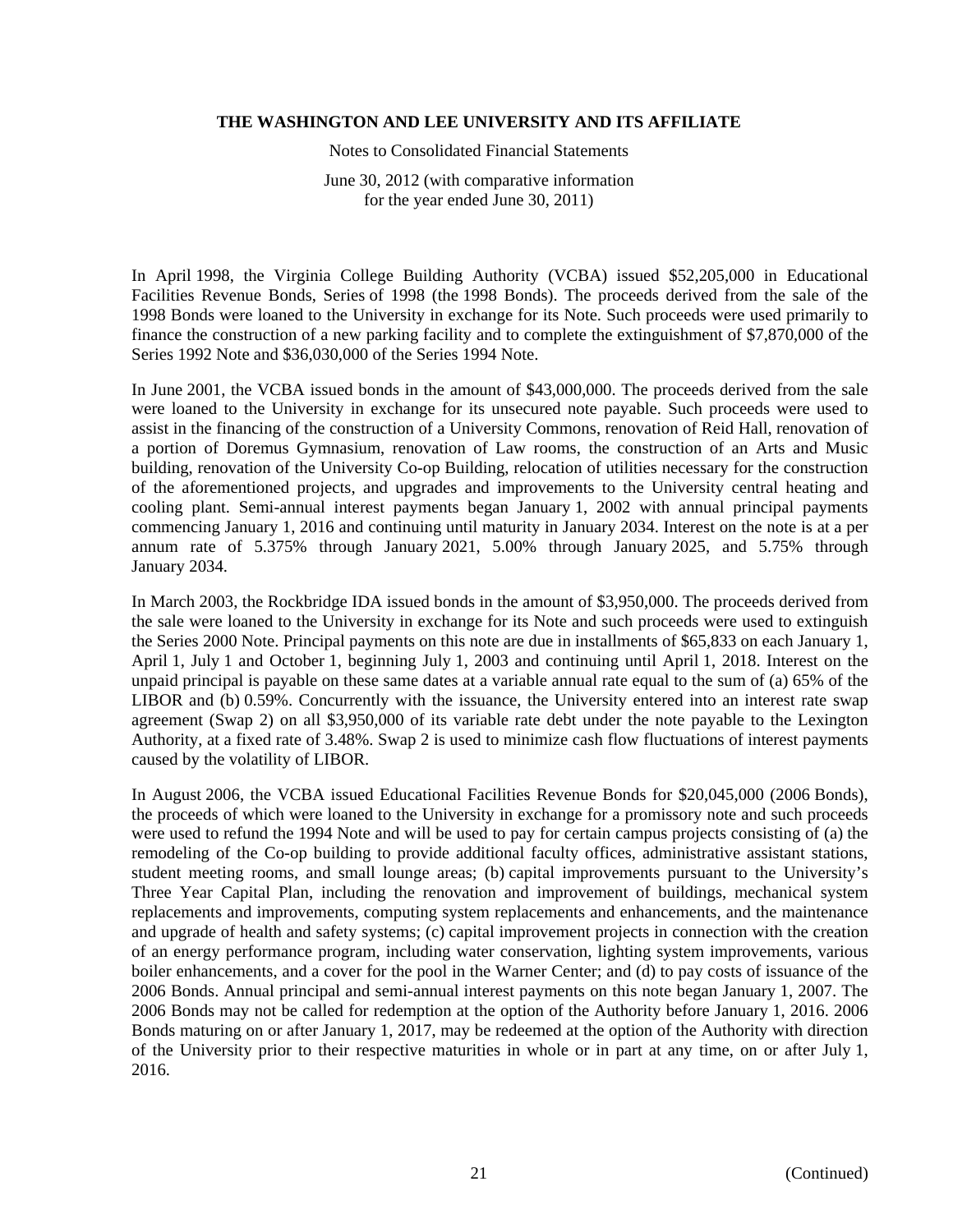Notes to Consolidated Financial Statements

June 30, 2012 (with comparative information for the year ended June 30, 2011)

In December 2008, the University entered into a refinancing of its 2003 commercial taxable loan for the principal balance of \$3,000,000. The 2008 Commercial Note is payable in monthly installments of \$50,000 plus interest based on a fixed annual rate of 2.76%.

In September 2010, the Lexington Authority issued bonds in the amount of \$15,000,000. These bonds have been structured as variable rate demand bonds with a weekly reset. The proceeds derived from the sale were loaned to the University in exchange for its note payable. Such proceeds will be used primarily to finance a series of energy performance projects; facility renovations, updates, and repairs; general furniture, fixture, and equipment replacement; information technology upgrades; and, infrastructure and midlevel renovations such as modifications for classroom space, replace air handling system and waterproofing. Annual principal and semi-annual interest payments on this note began January 1, 2012 and will mature January 1, 2035. The 2010 Bonds may be called for redemption upon notification by the University to the Lexington Authority. The interest rates for the year ended June 30, 2012 ranged from 0.03% to 0.23%.

In December 2009, the University entered into a Revolving Credit agreement with Branch Banking and Trust Company that permits the University to borrow through December 2013 up to \$15,000,000, bearing interest at an adjusted LIBOR rate by adding 30-day LIBOR plus one and one-quarter of one percent (1.25%) per annum; however, the interest rate shall not be less than two and one-quarter of one percent (2.25%). The University paid an origination fee of \$5,000 for access to this liquidity. At June 30, 2012, the University had \$15,000,000 available under this facility.

In April 2011, the University entered into a Revolving Credit agreement with Branch Banking and Trust Company as a dedicated line of credit covering the variable rate debt Series 2010 bonds in the event of a remarketing failure. In April 2012, the Revolving Credit agreement was modified to reflect the reduction of outstanding principal. This agreement permits the University to borrow from April 2012, with automatic extensions at each anniversary until April 2014, up to \$14,740,000, bearing interest at an adjusted LIBOR rate by adding 30-day LIBOR plus one and one-quarter of one percent (1.25%) per annum; however, the interest rate shall not be less than two and one-quarter of one percent (2.25%). At June 30, 2012, the University had \$14,740,000 available under this facility.

The following table summarizes the fair values of the University's interest rate swaps at June 30, 2012 and 2011 (liabilities in both years) and changes in the fair values of those swaps for the years ended June 30, 2012 and 2011(in thousands):

|                                       |    | 2012 | 2011 |
|---------------------------------------|----|------|------|
| Fair values:                          |    |      |      |
| Swap 1                                | \$ |      | 48   |
| Swap 2                                |    | 123  | 122  |
| Total                                 | \$ | 131  | 170  |
| Changes in fair values (loss (gain)): |    |      |      |
| Swap 1                                | \$ | (40) | (62) |
| Swap 2                                |    |      | (23) |
| Total                                 | S  | (39) | (85) |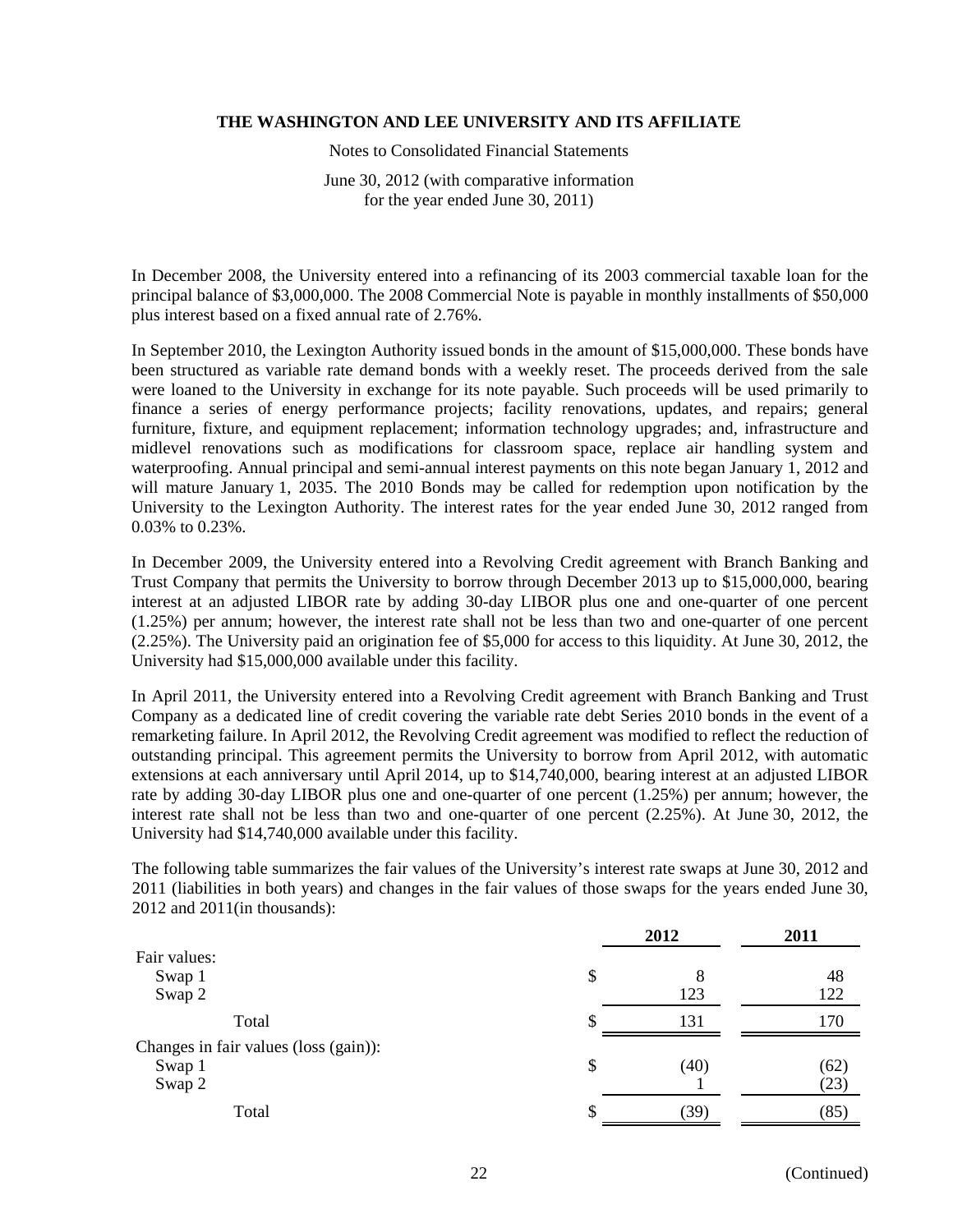Notes to Consolidated Financial Statements

June 30, 2012 (with comparative information for the year ended June 30, 2011)

### **(11) Net Assets Released from Restrictions**

Net assets are released from donor restrictions when expenses are incurred to satisfy the restricted purposes or by occurrence of other events as specified by donors. Purpose restrictions accomplished during the year ended June 30, 2012 were as follows (in thousands):

| Financial aid           |   | 1,850  |
|-------------------------|---|--------|
| Program support         |   | 2,514  |
| Other                   |   | 3,721  |
|                         |   | 8,085  |
| Buildings and equipment |   | 6,725  |
| Total                   | S | 14,810 |

#### **(12) Expenses**

Expenses for the years ended June 30, 2012 and 2011 were incurred for the following (in thousands):

|                                       |   | 2012    | 2011    |
|---------------------------------------|---|---------|---------|
| Salaries, wages and benefits          | S | 81,897  | 79,613  |
| Supplies and services                 |   | 32,204  | 28,253  |
| Depreciation                          |   | 11,840  | 9,540   |
| Asset retirement obligation gain      |   | (1,264) | (1,500) |
| Costs of sales, auxiliary enterprises |   | 4,661   | 4,606   |
| Interest                              |   | 5,291   | 5,193   |
| Total                                 |   | 134,629 | 125,705 |

#### **(13) Lead Annuity Trust Agreements**

The University has entered into certain lead annuity trust agreements (the Trusts) with donors whereby the University will receive a percentage of the Trusts' fair values each year. Upon termination of the Trusts, the remaining assets will be remitted to the beneficiaries named by the donors. As of June 30, 2012, the fair value of the Trusts' assets and the related income for the year then ended were \$17,775,000 and \$455,000, respectively. As of June 30, 2011, the fair value of the Trusts' assets and the related income for the year then ended were \$17,208,000 and \$404,000, respectively. The fair value of the charitable lead annuity trusts agreements is included in investments and the associated liabilities to beneficiaries are included in split interest agreement obligations in the consolidated statement of financial position.

#### **(14) Retirement Plans**

Academic and nonacademic personnel of the University are included in the 403(b) contributory retirement plan of the Teachers Insurance and Annuity Association and College Retirement Equities Fund (TIAA-CREF) and Fidelity Management Trust Company (Fidelity). The University matches optional employee contributions up to 5% of their annual salary. In addition, the University makes a mandatory contribution of 5% of the employee's annual salary. Contributions are paid currently to TIAA-CREF or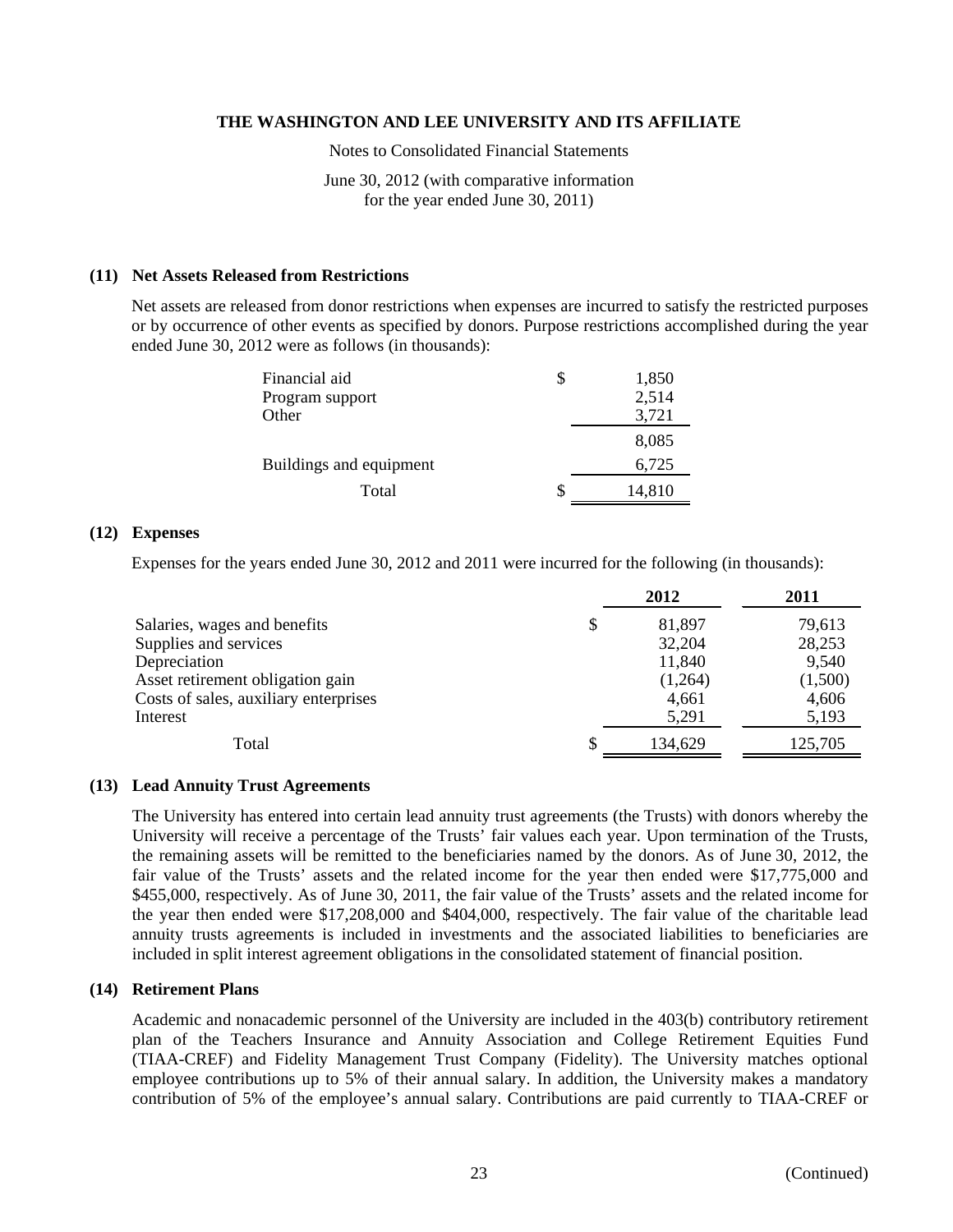Notes to Consolidated Financial Statements

June 30, 2012 (with comparative information for the year ended June 30, 2011)

Fidelity. The University's cost under this plan amounted to approximately \$5,315,000 and \$5,254,000 for the years ended June 30, 2012 and 2011, respectively.

The University also maintains a discretionary defined contribution retirement plan, The Emeriti Retiree Health Plan for Washington and Lee University (the Plan), for the purpose of providing postretirement medical benefits to eligible academic and nonacademic personnel of the University. Employer contributions for the years ended June 30, 2012 and 2011 totaled \$183,000 and \$159,000, respectively.

#### **(15) Postretirement Benefits**

The University currently provides health insurance in the form of a retiree medical benefit (the Plan) to certain retired employees and their dependents. The costs of postretirement benefits are accrued during the service lives of employees. Employees of record prior to April 1, 2003 are eligible to qualify for this benefit. Those hired on or after April 1, 2003 cannot participate in the Plan. The Plan is unfunded.

The components of net periodic postretirement benefit cost for the years ended June 30, 2012 and 2011 were as follows (in thousands):

|                                                                | 2012  | 2011  |
|----------------------------------------------------------------|-------|-------|
| Service cost (benefits attributed to employee service during   |       |       |
| the year)                                                      | 411   | 427   |
| Interest cost on accumulated postretirement benefit obligation | 782   | 696   |
| Amortization of prior service cost                             | 155   | 155   |
| Net periodic postretirement benefit cost                       | 1.348 | l.278 |

The amortized actuarial gain results from changes in certain assumptions and will be amortized over a period based on the average future service of participants expected to receive plan benefits.

The discount rates used in determining the accumulated postretirement benefit obligation (APBO) as of June 30, 2012 and 2011 were 3.75% and 5.25%, respectively. The assumed health care cost trend used in measuring the accumulated postretirement benefit obligation was 8% in 2012, decreasing to 5% over the next ten years. Effective July 1, 2008, the postretirement benefit plan changed from self-insured to fully insured. In conjunction with this change, 1) the retiree premium rate decreased from 34% of the plan costs to 32% of the Medicare Advantage premium rate, and 2) the lifetime benefit maximum changed from an accumulation of claims paid to an accumulation of employer premiums paid. The increase in APBO as a result of these changes is amortized in benefit costs using the straight-line method over ten years, which is the approximate average of future years of service to full eligibility for active participants. As a result of the change to a fully insured plan, the University no longer receives a prescription drug subsidy under Medicare Part D.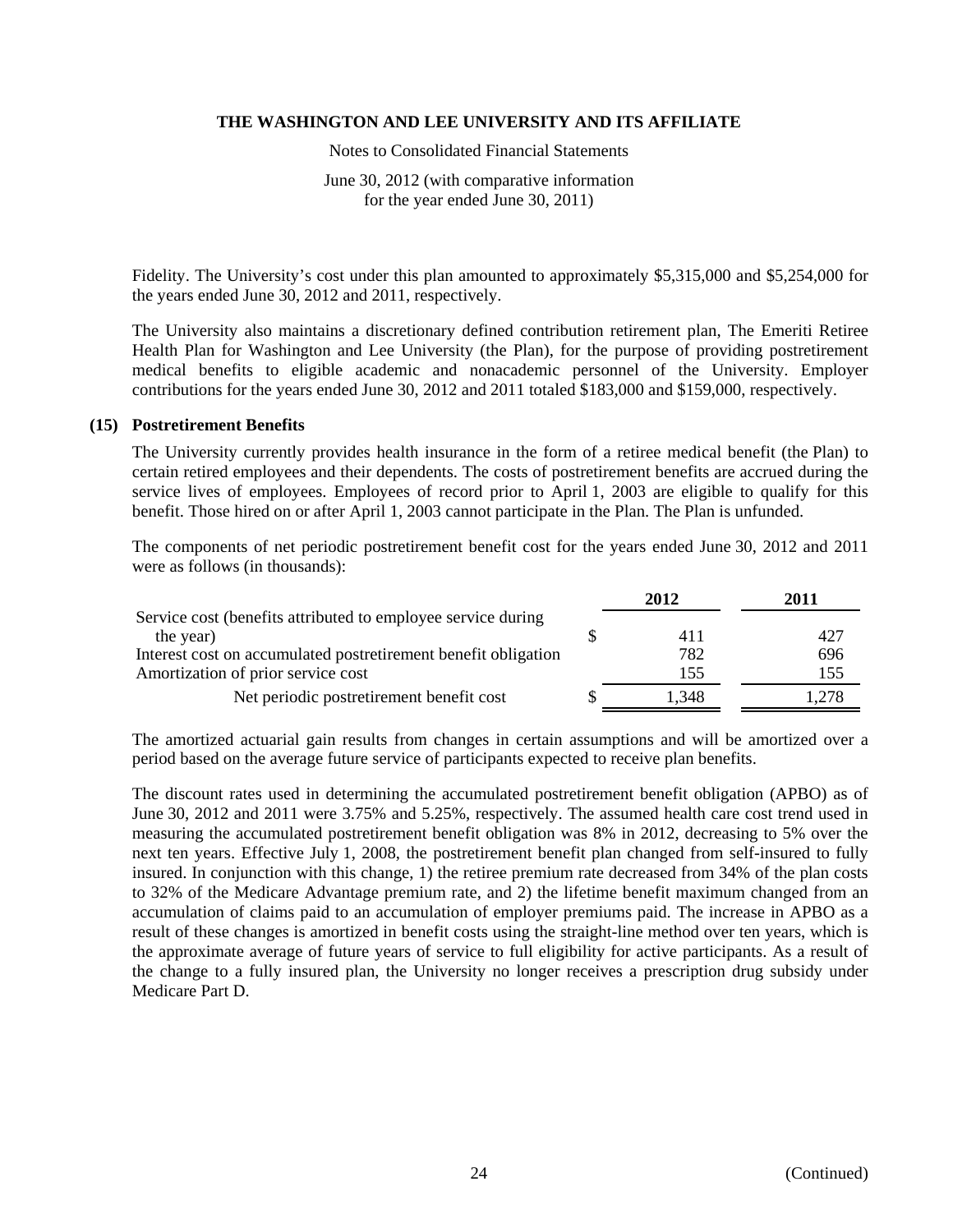Notes to Consolidated Financial Statements

June 30, 2012 (with comparative information for the year ended June 30, 2011)

The following information summarizes activity in the unfunded postretirement benefit plan for the years ended June 30, 2012 and 2011(in thousands):

|                                                                                                    |    | 2012    | 2011   |
|----------------------------------------------------------------------------------------------------|----|---------|--------|
| Change in benefit obligation:                                                                      |    |         |        |
| Accumulated benefit obligation, beginning of year                                                  | S  | 14,742  | 13,717 |
| Service cost                                                                                       |    | 411     | 427    |
| Interest cost                                                                                      |    | 782     | 696    |
| Actuarial (gain)loss                                                                               |    | (351)   | 345    |
| Net benefits paid                                                                                  |    | (530)   | (443)  |
| Accumulated benefit obligation, end of year                                                        | S. | 15,054  | 14,742 |
| Amount not yet recognized in net periodic benefit cost and<br>included in unrestricted net assets: |    |         |        |
| Net actuarial gain                                                                                 | \$ | (1,238) | (887)  |
| Prior service cost                                                                                 |    | 928     | 1,083  |
|                                                                                                    |    | (310)   | 196    |

Projected postretirement health benefits expected to be paid in each of the next five fiscal years are: 2013 – \$583,000; 2014 – \$712,000; 2015 – \$829,000; 2016 – \$918,000; and 2017 – \$1,017,000. An additional \$6,400,000 is expected to be paid for the fiscal years 2018 through 2022.

Total employer and participant contributions are \$530,000 and \$242,000, respectively, for the year ended June 30, 2012. Total benefits paid for the year ended June 30, 2012 are \$772,000. The employer and participant contributions for the year ending June 30, 2013 are expected to be \$519,000 and \$64,000, respectively, for a total of \$583,000 in benefits paid. The expense discount rates as of June 30, 2012 and 2011 were 3.75% and 5.25%, respectively. The measurement date was June 30, 2012.

# **(16) Commitments**

The University's contractual commitments for capital expenditures totaled approximately \$4,469,000 at June 30, 2012, and were comprised of the following (in thousands):

| <b>Colonnade Renovation</b>                  | S | 1,446 |
|----------------------------------------------|---|-------|
| Gas utilities commitments                    |   | 930   |
| Utility efficiency replacements and upgrades |   | 781   |
| Facilities mechanical maintenance            |   | 731   |
| Residence halls upgrades                     |   | 183   |
| Various other projects                       |   | 398   |
|                                              |   |       |

The renovation of The Colonnade is designed to occur over three distinct project phases: Newcomb Hall (Project 1); Payne, Washington and Robinson Halls (Project 2); and Tucker Hall (Project 3). The Newcomb Hall Project 1 was completed in fiscal year 2011. Renovations of the Payne Hall portion of Project 2 were complete in fiscal year 2012. Renovations of the Washington Hall portion of Project 2 were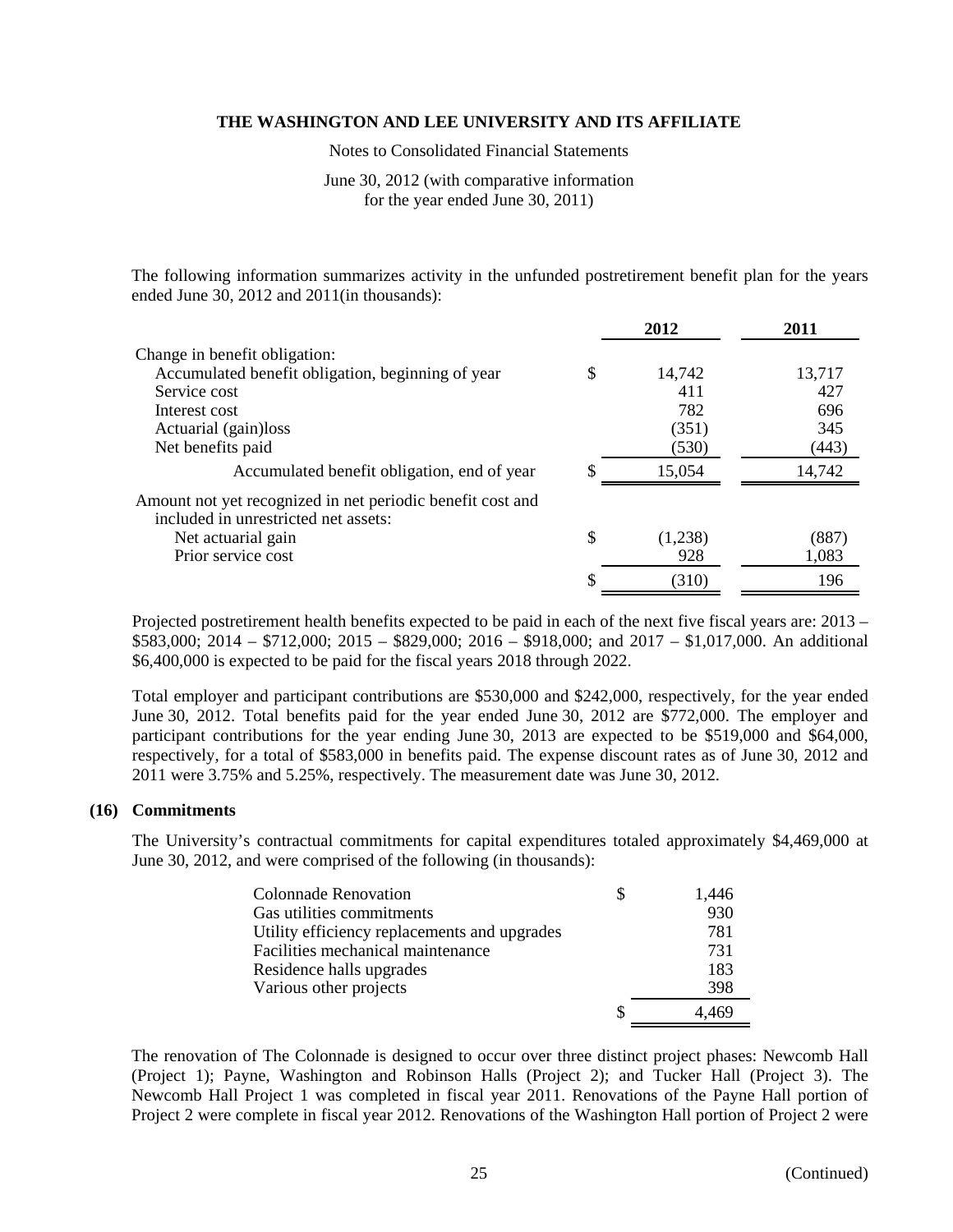Notes to Consolidated Financial Statements

June 30, 2012 (with comparative information for the year ended June 30, 2011)

in progress as of June 30, 2012 and approximately \$1.16 million relating to this project is included in the contractual commitments for the Colonnade Renovation above. The University's Board of Trustees has approved a budget for renovations relating to the Washington Hall portion of Project 2 of approximately \$7.47 million. As of June 30, 2012, formal action by the Board of Trustees has not been taken to authorize the renovation of the proposed Robinson Hall portion of Project 2 or the proposed Tucker Hall Project 3.

#### **(17) Concentration Risk**

Financial instruments that potentially subject the University to concentration of risk consist primarily of an equity investment in a large U.S. company. This investment comprised 85% and 83% of total funds held in trust by others as of June 30, 2012 and 2011, respectively.

At times during the year, the University maintains cash balances at financial institutions in excess of Federal Deposit Insurance Corporation (FDIC) limits.

#### **(18) Contingencies**

The University receives revenues under U.S. Government grants and contracts. The ultimate determination of amounts received under these programs generally is based upon allowable costs, which are subject to audit, and are reported to the U.S. Government. Recovery of indirect costs is based on predetermined rates negotiated with the government. The University is of the opinion that adjustments, if any, arising from such audits will not have a material effect on the consolidated financial statements.

From time to time, the University is involved in various legal proceedings which is in the normal course of operations. In management's opinion, the University is not currently involved in any legal proceedings which individually or in the aggregate could have a material effect on the financial condition, change in net assets and/or liquidity of the University.

#### **(19) Fair Value Measurements**

#### *(a) Fair Value of Financial Instruments*

 The following methods and assumptions were used to estimate the fair value of each class of the University's financial instruments.

- **Cash and cash equivalents, student accounts receivables, other receivables, accounts payable, other payables, and accrued liabilities:** The carrying amounts approximate fair value because of the short maturity of these financial instruments.
- **Notes receivable:** The University has estimated the net realizable value of notes receivable, evaluated collection history, and has concluded the carrying amount approximates fair value.
- **Contributions receivable and split interest agreement obligations:** The University has estimated the net realizable value of contributions receivable and split interest agreement obligations, and has concluded the carrying amounts approximate fair value. The discount rates used in calculation of split interest agreement obligations ranged from 0.12% to 7.73% at June 30, 2012 and 2011.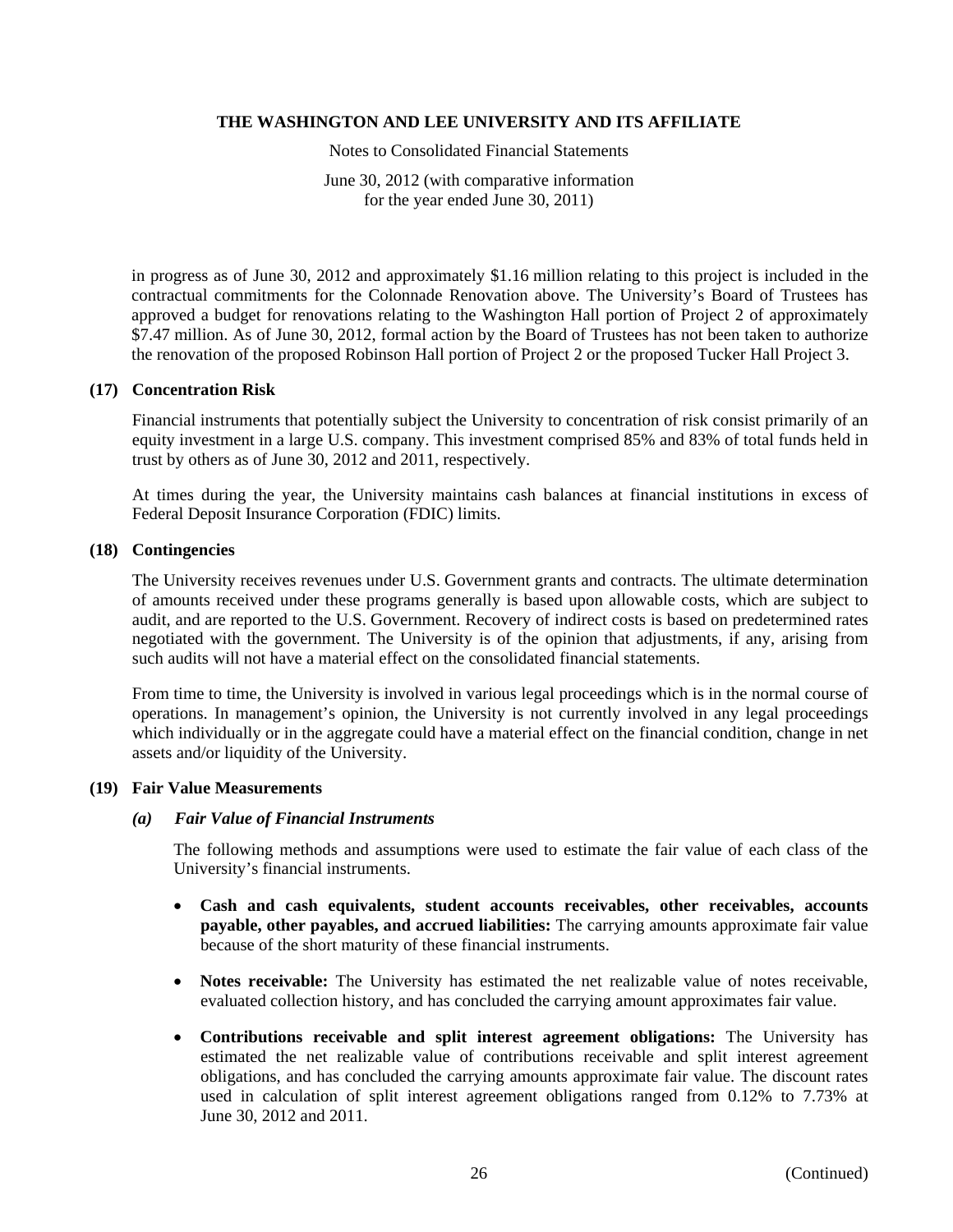Notes to Consolidated Financial Statements

June 30, 2012 (with comparative information for the year ended June 30, 2011)

- **Investments and funds held in trust by others:** The fair values of marketable equity and debt securities are determined using quoted market prices at the reporting date multiplied by the quantity held. The fair value of mortgage loans to exempt employees is determined as the present value of future contractual cash flows discounted at an interest rate that reflects the risks inherent in those cash flows. The discount rate approximates rates currently offered by local lending institutions for loans of similar terms with comparable credit risk. The fair values of other investments without a readily determinable fair value, such as hedge fund investments, private equity and venture capital, natural resource and real estate investments, are estimated based on the investment's net asset value of shares or units held by the University at the reporting date as a practical expedient. The various net asset values are based on valuations provided by external investment managers, which are reviewed by the University for reasonableness. Short-term investments are comprised of short-term fixed income securities. Because of the nature of these assets, carrying amounts approximate fair values, which have been determined from public quotations, when available.
- **Interest rate swaps:** The fair value of interest rate swaps is determined using pricing models developed based on the LIBOR swap rate and other observable market data, adjusted to reflect nonperformance risk of both the counterparty and the University.
- Long-term debt: The estimated fair value of the University's long-term debt was \$151,475,000 and \$143,130,000 as of June 30, 2012 and 2011, respectively. Fair values for 2012 and 2011 were estimated based on an average interest rate of 2.54% and 3.08%, respectively, the bond buyer municipal index rate for June 30, 2012 and 2011. Using the remaining principal amortization structure of each series of bonds and interest rates, a calculation was performed to get a bond yield and then a discount rate for each existing series of bonds. Each discount rate was then used to calculate the present value of debt service, reflecting average interest rates that are slightly above current rates for similar indebtedness.

The methods described above may produce a fair value calculation that may not be indicative of net realizable value or reflective of future fair values. Furthermore, while the University believes its valuation methods are appropriate and consistent with other market participants, the use of different methodologies or assumptions to determine the fair value of certain financial instruments could result in a different fair value measurement at the reporting date.

#### *(b) Fair Value Hierarchy*

The inputs to valuation techniques used to measure fair value are delineated within a fair value hierarchy. The hierarchy gives the highest priority to unadjusted quoted prices in active markets for identical assets or liabilities (Level 1 measurements) and the lowest priority to measurements involving significant unobservable inputs (Level 3 measurements). The three levels of the fair value hierarchy are as follows:

- Level 1 inputs are quoted prices (unadjusted) in active markets for identical assets or liabilities that the University has the ability to access at the measurement date.
- Level 2 inputs are inputs other than quoted prices included within Level 1 that are observable for the asset or liability, either directly or indirectly.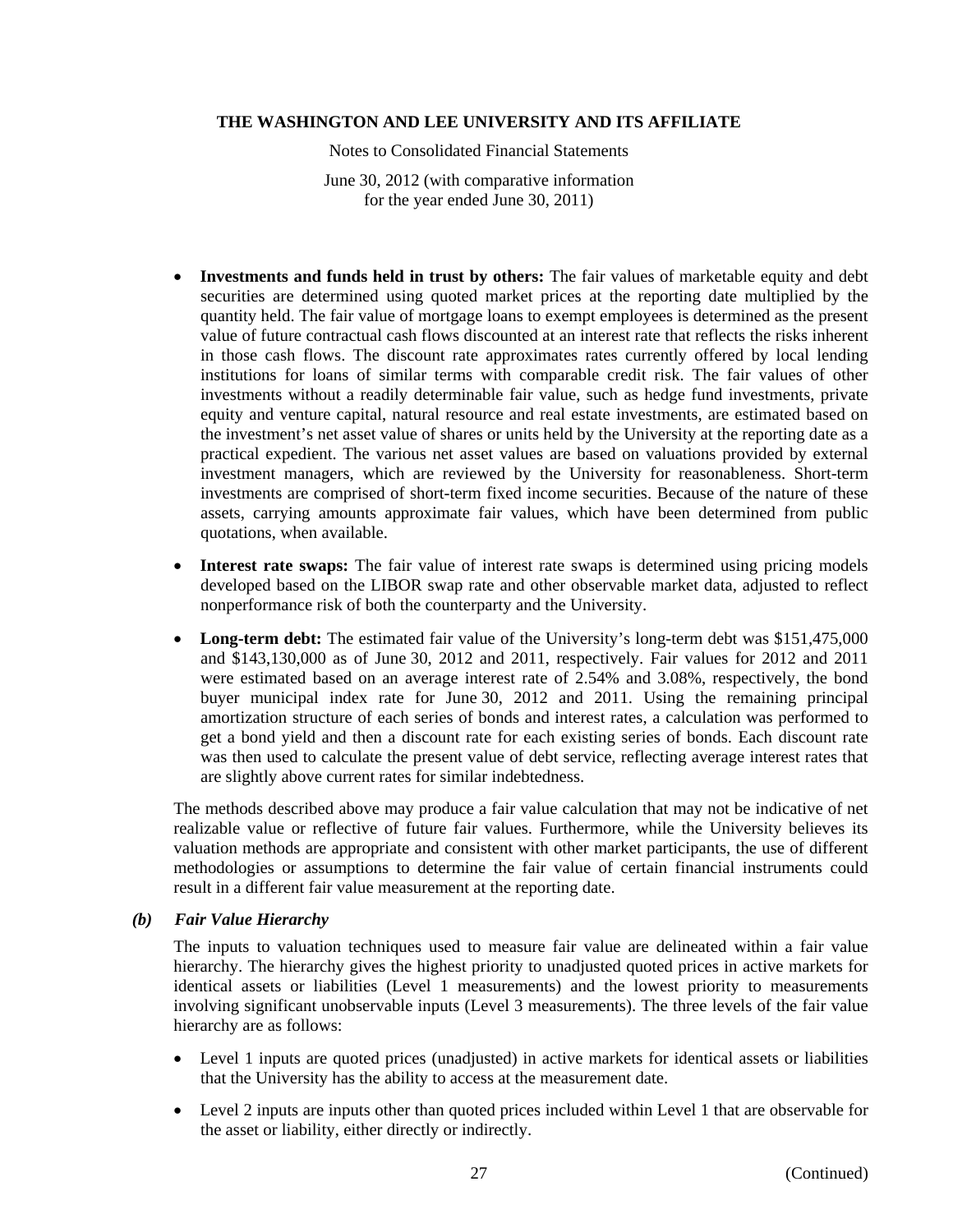Notes to Consolidated Financial Statements

June 30, 2012 (with comparative information for the year ended June 30, 2011)

Level 3 inputs are unobservable inputs for the asset or liability.

The level in the fair value hierarchy within which a fair measurement in its entirety falls is based on the lowest level input that is significant to the fair value measurement in its entirety.

In January 2010, the Financial Accounting Standards Board (FASB) issued Accounting Standards Update (ASU) 2010-06, *Fair Value Measurements and Disclosures (Topic 820): Improving Disclosures about Fair Value Measurements,* which provides additional disclosures for transfers in and out of Levels 1 and 2 and for activity in Level 3. This ASU also clarifies certain other existing disclosure requirements including level of desegregation and disclosures around inputs and valuation techniques. The provisions of the ASU are effective for annual or interim reporting periods beginning after December 15, 2009, except for the requirement to provide the Level 3 activity for purchases, sales, issuances, and settlements on a gross basis, which are effective for fiscal years beginning after December 15, 2010, and for interim periods within those fiscal years. In the period of initial adoption, the reporting entity shall not be required to provide the disclosures required for any previous periods presented for comparative purposes. The University adopted the provisions of the ASU in 2011, except for the requirements to provide the Level 3 activity for purchases, sales, issuances, and settlements on a gross basis, which were adopted in 2012. The adoption of ASU 2010-06 did not have a material effect on the University's consolidated financial statements.

The following table presents assets and liabilities that are measured at fair value on a recurring basis at June 30, 2012 (in thousands):

|                                | <b>Total</b>  | <b>Fair Value Measurements at Reporting Date Using</b> |         |                |  |  |
|--------------------------------|---------------|--------------------------------------------------------|---------|----------------|--|--|
|                                | June 30, 2012 | <b>Level 1</b>                                         | Level 2 | <b>Level 3</b> |  |  |
| Assets:                        |               |                                                        |         |                |  |  |
| Investments:                   |               |                                                        |         |                |  |  |
| Short-term investments         | \$<br>47,289  | 46.984                                                 | 305     |                |  |  |
| Equities                       | 94,571        | 94,457                                                 |         | 114            |  |  |
| Fixed income                   | 36,378        | 36,283                                                 | 20      | 75             |  |  |
| Real assets                    | 44,891        |                                                        | 4,658   | 40,233         |  |  |
| Hedge funds                    | 1,455         |                                                        | 1,455   |                |  |  |
| Mortgage loans to staff and    |               |                                                        |         |                |  |  |
| fraternities                   | 53,537        |                                                        | 53,537  |                |  |  |
| <b>Multi-Asset Class</b>       | 594,986       |                                                        |         | 594,986        |  |  |
| Private Equity/Venture Capital | 38,715        |                                                        |         | 38,715         |  |  |
| Total investments              | 911,822       | 177,724                                                | 59,975  | 674,123        |  |  |
| Funds held in trust by others  | 424,177       |                                                        |         | 424,177        |  |  |
| Total assets                   | 1,335,999     | 177,724                                                | 59,975  | 1,098,300      |  |  |
| Liabilities:                   |               |                                                        |         |                |  |  |
| Interest rate swaps            | \$<br>131     |                                                        | 131     |                |  |  |
| Total liabilities              | \$<br>131     |                                                        | 131     |                |  |  |

The University's investment with Multi-Asset Class manager (Makena Capital Management) is reported as a Level 3 investment; however, it is estimated that the underlying portfolio is structured such that the assets as they would report would be allocated with 13% in Level 1, 9% in Level 2 and 78% in Level 3 as of June 30, 2012.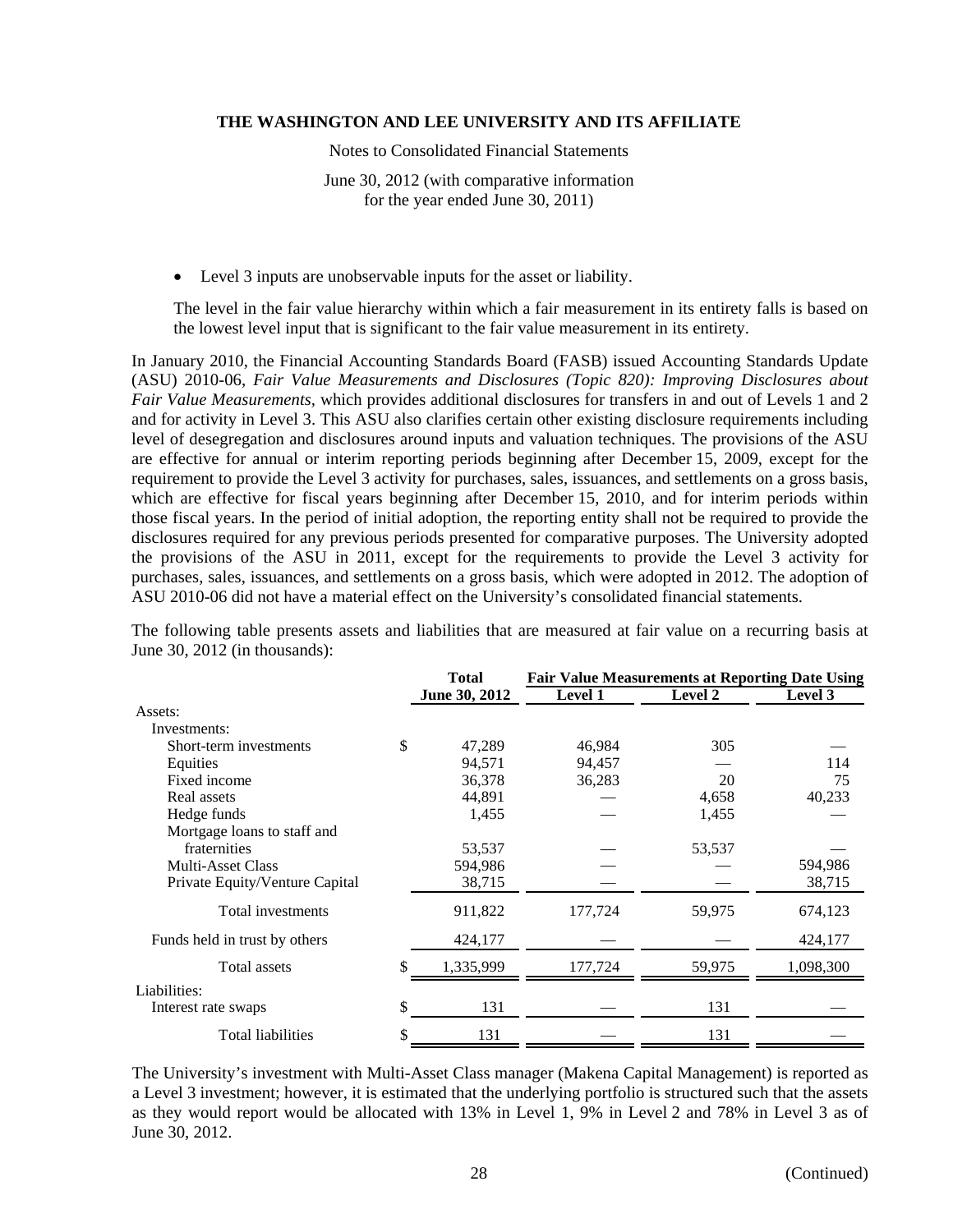Notes to Consolidated Financial Statements

June 30, 2012 (with comparative information for the year ended June 30, 2011)

There were no significant transfers between Level 1 and Level 2 investments for the year ended June 30, 2012.

The following table presents assets and liabilities that are measured at fair value on a recurring basis at June 30, 2011 (in thousands):

|                                | <b>Total</b>  | <b>Fair Value Measurements at Reporting Date Using</b> |                |                |  |  |
|--------------------------------|---------------|--------------------------------------------------------|----------------|----------------|--|--|
|                                | June 30, 2011 | <b>Level 1</b>                                         | <b>Level 2</b> | <b>Level 3</b> |  |  |
| Assets:                        |               |                                                        |                |                |  |  |
| Investments:                   |               |                                                        |                |                |  |  |
| Short-term investments         | \$<br>51,397  | 51,080                                                 | 317            |                |  |  |
| Equities                       | 97,279        | 97,140                                                 |                | 139            |  |  |
| Fixed income                   | 36,647        | 36,553                                                 | 19             | 75             |  |  |
| Real assets                    | 48,250        | 842                                                    | 4,489          | 42,919         |  |  |
| Hedge funds                    | 1,873         |                                                        | 1,873          |                |  |  |
| Mortgage loans to staff and    |               |                                                        |                |                |  |  |
| fraternities                   | 52,252        |                                                        | 52,252         |                |  |  |
| <b>Multi-Asset Class</b>       | 592,671       |                                                        |                | 592,671        |  |  |
| Private Equity/Venture Capital | 44,557        |                                                        |                | 44,557         |  |  |
| Total investments              | 924,926       | 185,615                                                | 58,950         | 680,361        |  |  |
| Funds held in trust by others  | 374,637       |                                                        |                | 374,637        |  |  |
| Total assets                   | 1,299,563     | 185,615                                                | 58,950         | 1,054,998      |  |  |
| Liabilities:                   |               |                                                        |                |                |  |  |
| Interest rate swaps            | \$<br>170     |                                                        | 170            |                |  |  |
| <b>Total liabilities</b>       | \$<br>170     |                                                        | 170            |                |  |  |

The University's investment with Multi-Asset Class manager (Makena Capital Management) is reported as a Level 3 investment; however, it is estimated that the underlying portfolio is structured such that the assets as they would report would be allocated with 15% in Level 1, 10% in Level 2 and 75% in Level 3 as of June 30, 2011.

There were no significant transfers between Level 1 and Level 2 investments for the year ended June 30, 2011.

The University owns interests in alternative investment funds rather than in the securities underlying each fund, and therefore it is generally required to consider such investments as Level 2 or 3, even though the underlying securities may not be difficult to value or may be readily marketable. Because net asset value is used as a practical expedient to estimate fair value, the level in the fair value hierarchy in which each fund's fair value measurement is classified is based primarily on the University's ability to redeem all or a portion of its interest in each fund at or near the date of the consolidated statement of financial position. Accordingly, the inputs or methodology used for valuing or classifying investments for financial reporting purposes are not necessarily an indication of the risk associated with investing in those investments or a reflection on the liquidity of each fund's underlying assets and liabilities.